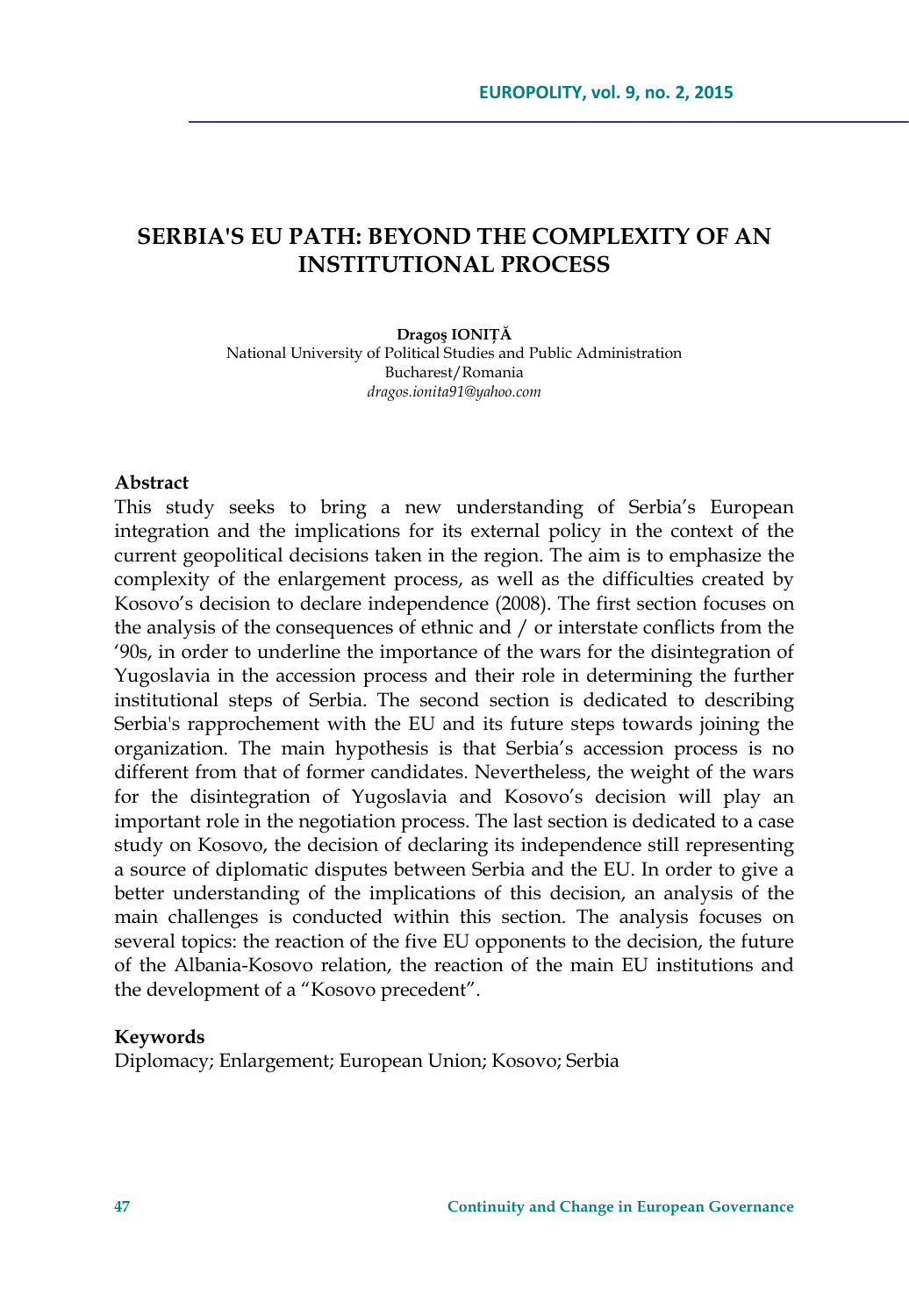#### **1. INTRODUCTION**

"A day will come when you France, you Russia, you Italy, you England, you Germany, you all, nations of the continent, without losing your distinct qualities and your glorious individuality, will be merged closely within a superior unit and you will form the European brotherhood" (Ames Mead 1904, 10). This was, in 1849, a glimpse into the future as seen by French writer Victor Hugo. The necessity of unity in diversity was also alive in the minds of Jean Monnet, Robert Schuman and Konrad Adenauer, the founders of the European Union (EU) when they decided to create an international organization bringing together European states on their way to post-war reconstruction.

Forty-four years later, the Federal Republic of Yugoslavia (FRY), torn and isolated by a civil war, decided to break the challenges put by the Belgrade authorities (through the decision to create a single state for all Serb inhabitants of the former Yugoslavia) and start on the path of European integration. The aim of this paper is to bring a new understanding of the process of European integration of Serbia and how Serbia managed to evolve from an isolated country of Europe to a candidate in the EU's enlargement process.

The first section of this paper aims at analysing the impact of the 1974 constitutional reforms, political relations within the Socialist Federal Republic of Yugoslavia after Marshal Tito's death and the process of disintegration of the Yugoslav state in the early 90s. It is also important to emphasize the role of 1991-1999 inter-ethnic conflicts, as a contributing factor in the relation between the Federal Republic of Yugoslavia (Serbia and Montenegro) and the EU and Serbia's accession process. Although this is just a historical overview, it is important to emphasize the main events that conducted to the isolation of Serbia for almost a decade.

The next section will focus on the post-Milošević era, as Serbia worked to fulfil its commitments to international courts (mainly the International Criminal Tribunal for the former Yugoslavia). Nevertheless, the main focus of the analysis is Serbia's capacity to fulfil its commitments as a future EU member state (as specified by the Copenhagen Criteria). The main analysis in this section concerns the steps taken by Serbia in the period 2000-2015, from the initiation of pre-accession until the start of the negotiation of the *acquis* chapters. I will also analyse the progress made by Belgrade since 2009 (when Serbia submitted its official application for EU membership) and finished in 2014 (the beginning of negotiations). Finally, I will provide a review of the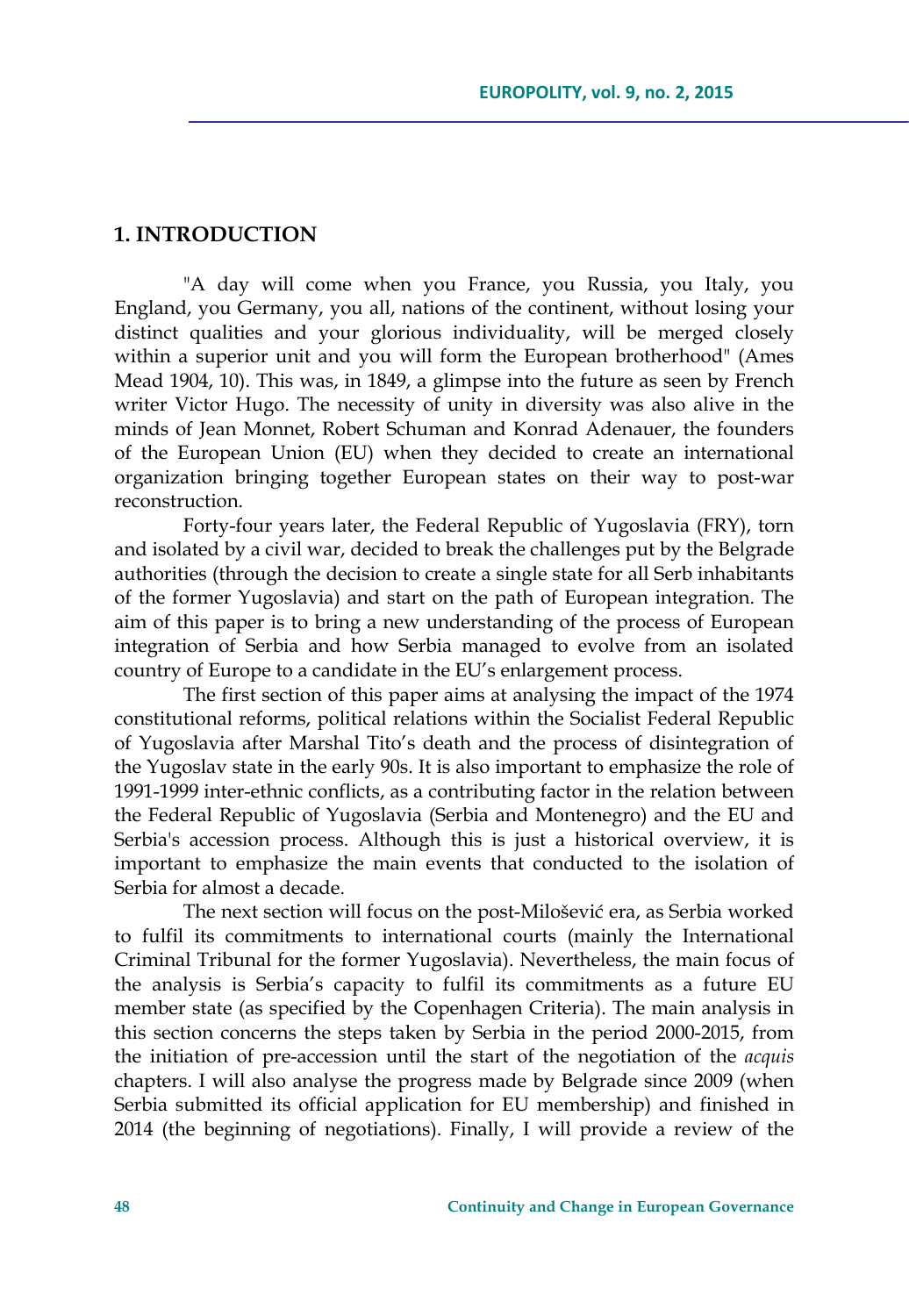following stages (from the evaluation and negotiation of the 35 *acquis* chapters until the completion of negotiations) and follow the medium term steps that Serbia and the EU will have to follow until the conclusion of the accession process (from obtaining consent from the Commission, EU Council and European Parliament until the completion, signing and ratification of the EU Accession Treaty).

In the last section, I propose an analysis on the impact that the Kosovo's declaration of independence had and continues to have on Serbia-EU relations and the process of finding peace in the Western Balkans (and not only). The aim is to identify the role / impact that the province's declaration of independence had on Serbia-EU relationship, in terms of how the main actors (mainly UN Security Council members) reacted. It is important to determine the source of the distrust shown by some EU member states with regard to Kosovo's decision and how those states (Cyprus, Greece, Romania, Slovakia and Spain) can be persuaded to accept the geopolitical changes in the region. The development of a so-called "Kosovo precedent" is now a primary focus of security policy in the region, in the context of the ongoing events in Ukraine. This situation will also be analysed highlighting the differences between Kosovo and Crimea and the way the situation contradicts the idea of a "Kosovo precedent" in International Relations theory.

### **2. METHODOLOGY**

In this project I follow a constructivist design, which aims to offer a better understanding to the development of post-war Serbia as an independent state, that wishes to fulfil its obligations to the international community and the European Union as part of the accession negotiations.

It is also essential to follow the institutional developments that occurred after the wars for the disintegration of Yugoslavia. As Serbia (and not only) carries the weight of war actions, it is important to demonstrate that international obligations with regards to the targeted countries must also be fulfilled. In this particular case I selected a historical study in order to underline the developments that followed the reorganization of the party system and the belligerent actions taken by FRY (as successor of the socialist federation) in neighbouring countries.

Following the historical overview, a chronological timeline is established in order to explain the institutional and legal steps taken by Serbia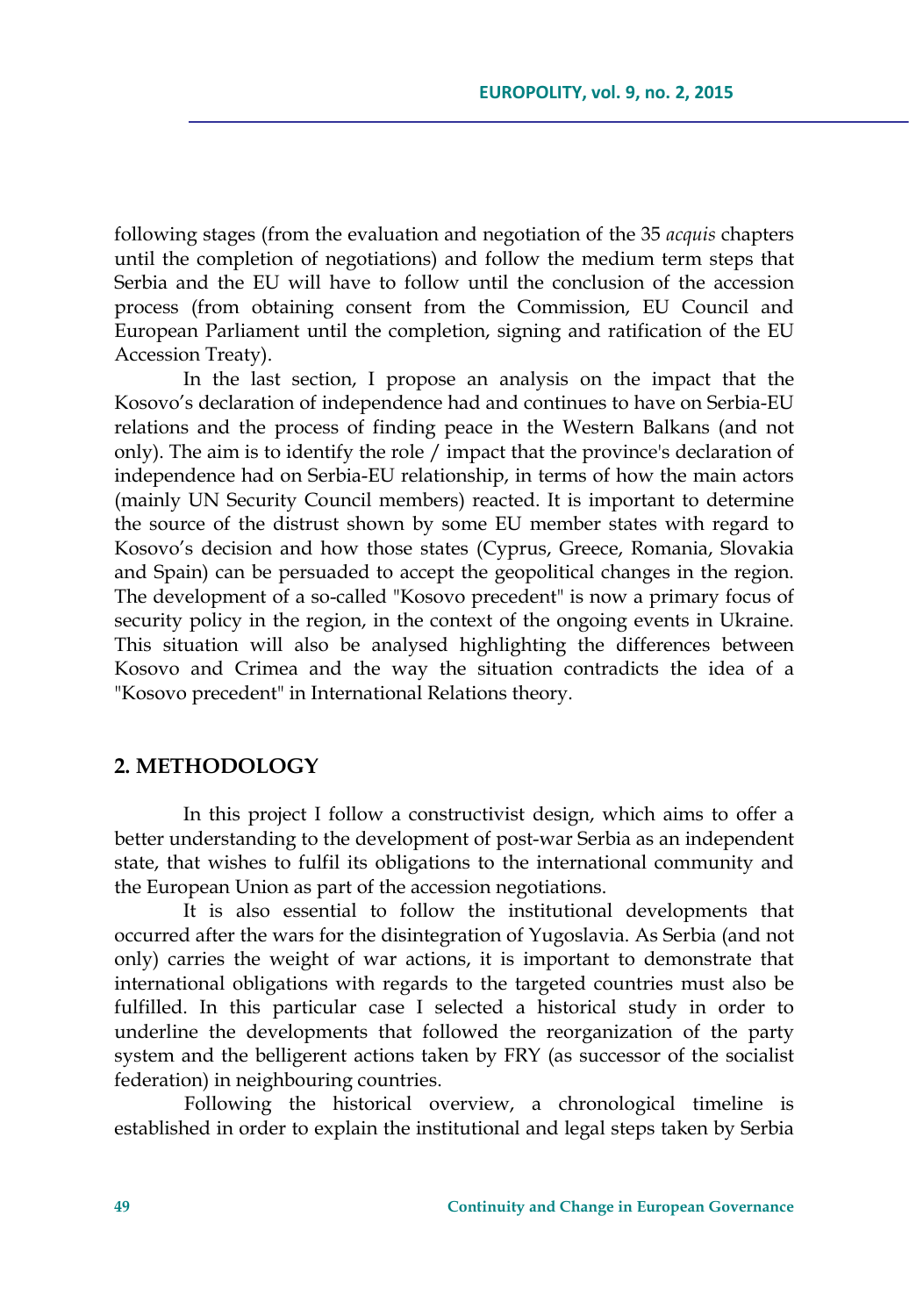in the process of becoming candidate to accession, this part emphasizing not only the institutional challenges but also the geopolitical ones. The goal is to demonstrate the complexity of the accession process when political (will and interests of local and European leaders) and geopolitical (regional insecurity) factors intervene.

Finally, a case study on Kosovo is presented, seeking to underline the main developments that followed the declaration of independence and the implications of that event. The case study is itself divided into several categories: the events that preceded the declaration of independence (using a historical study); the international reaction and influence on the structure and role of the UN Security Council; the reaction of the five contesting EU member states; the role of EU institutions in the process of independence recognition and EU accession; Albania's role in Kosovo's decision and the prospects of a "Greater Albania" in the near future; the impact on current international issues with emphases on the development of a "Kosovo precedent" (using a comparative study in which Crimea and the current events in Ukraine are taken into consideration). This multilevel analysis aims at establishing the facts and explaining the complexity surrounding Kosovo's actual status its role in the international community.

## **3. THE WARS FOR THE DISINTEGRATION OF YUGOSLAVIA: INFLUENCE AND IMPLICATIONS**

The disintegration of the Socialist Federal Republic of Yugoslavia (SFRY) represented the beginning of a black period in the recent history the Serbian state (and not only). After the reorganization of the party system (1990), the ex-communists failed in their attempt to gain power. Most governments had taken up a nationalist platform, ensuring the public that national interests will be respected and protected. Following these results, SR Croatia, SR Slovenia and SR Macedonia suggested (in autumn 1990) the transformation of the SFRY into an improved federation, consisting of six republics that would enjoy greater local power. Slobodan Milošević rejected the proposal of the three republics, stating that Serbs have the same right of self-determination as Slovenians or Croatians. Also, Serbian politicians expressed their concerns about the constitutional changes brought by Croats – they involved, among others, that Serbs from Croatia had to be removed from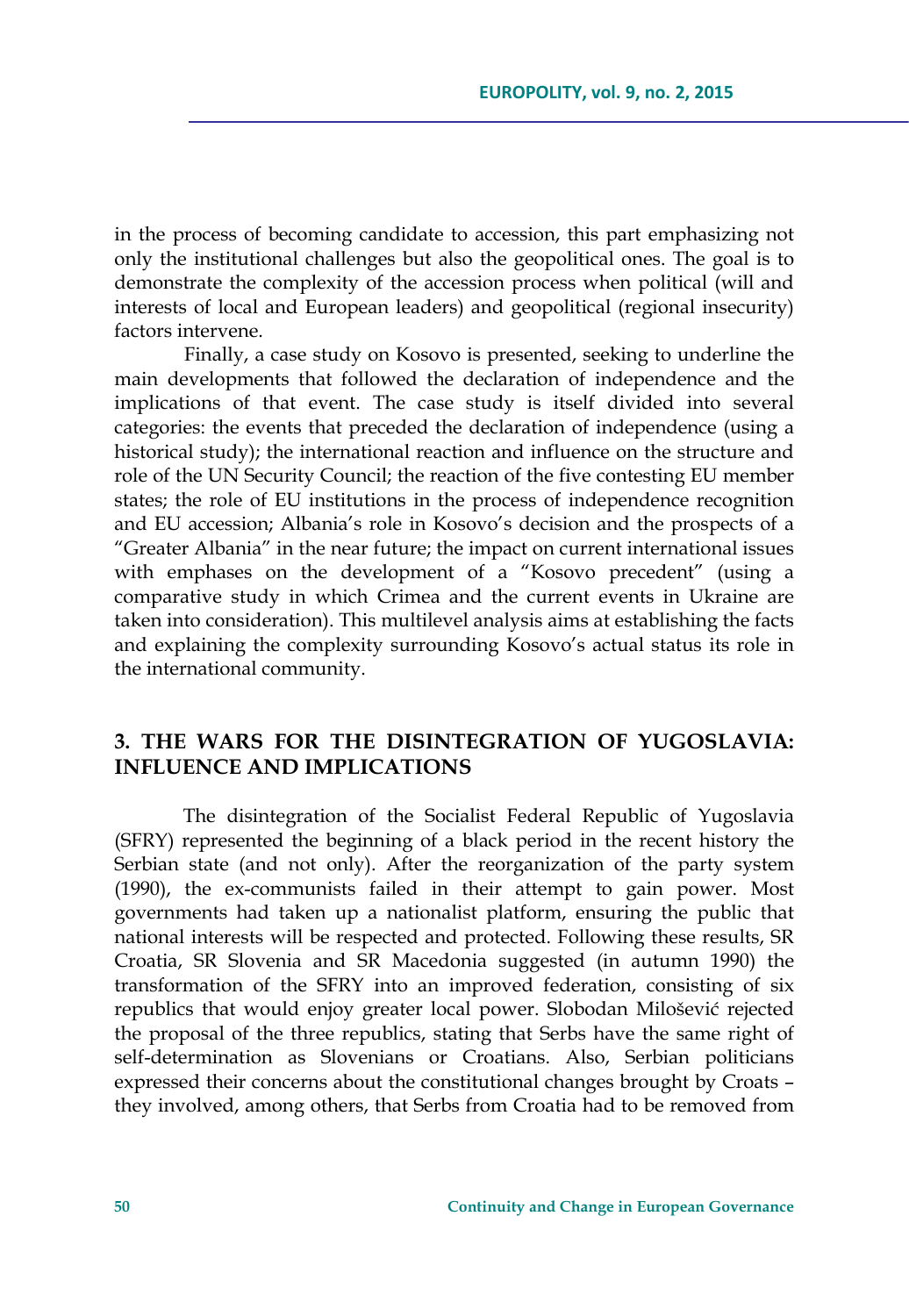the list of nations – *narod* – and included in the list of the minorities – *narodi i manjine* (Bokovoy, Irvine and Lilly 1997, 27-28).

Between 1990 and 1991, three of the constituent republics of SFRY (Slovenia, Croatia and Macedonia) organized independence referendums. The overwhelming results in all three countries conducted to their declarations of independence. As such, the three countries were recognized as independent by the United Nations Security Council (UNSC Resolutions 753/1992, 754/1992 and 817/1993).

The problem of Bosnia-Herzegovina was by far the trickiest in terms of geopolitical consequences for the Bosnian state and the region. The republic, located in the geographical centre of the socialist federation, was a genuine ethnic puzzle (Council of Europe 1991, 3)1. This led to tensions related to the membership of each region (or even urban/rural entity) to a political entity. The main tool used throughout the indoctrination campaigns was the media: in Serbia, media outlets were promoting the inclusion of Bosnia-Herzegovina in a new Yugoslav union based on democratic governance. This campaign was never taken into account in Bosnia (Burg and Shoup 1999, 102). In January 1992, the Serbian Legislature of Bosnia proclaimed a Serb republic of Bosnia, separated from the rest of the country (the region took the name "Republika Srpska", after the Dayton Agreement of 1995), initiating the formation of the Serbian Autonomous Regions territory of Bosnia. Between 29.02-01.03.1992, Bosnia-Herzegovina held a referendum for independence. Although turnout was much lower than in other republics, the referendum was valid (despite protests over its constitutionality) and its clear result (99.7% of the participants voted in favour of independence) allowed local authorities to declare the republic's independence on March 3rd, 1992. Bosnia-Herzegovina was admitted as a UN member on May 20<sup>th</sup>, 1992 (UNSC Resolution 755/1992).

As a result of geopolitical changes, on September 19th, 1992, the United Nations Security Council declared the cease of existence of the Socialist Federal Republic of Yugoslavia (UNSC Resolution 777/1992). The two remaining republics of the former communist state (Serbia and Montenegro) decided previously (on April 28th, 1992) to form a new Yugoslav state. The transformation of the former communist state was realized by adopting a new Constitution (April 27<sup>th</sup>, 1992). This meant that the new state would have been

<u> 1989 - Johann Barn, mars eta inperiodo</u>

<sup>1</sup> Following the 1991 census from SR Bosnia-Herzegovina, the entity's population was divided into: Muslim citizens / Bosniaks (43.5%), Serbs (31.21%) and Croats (17.4%).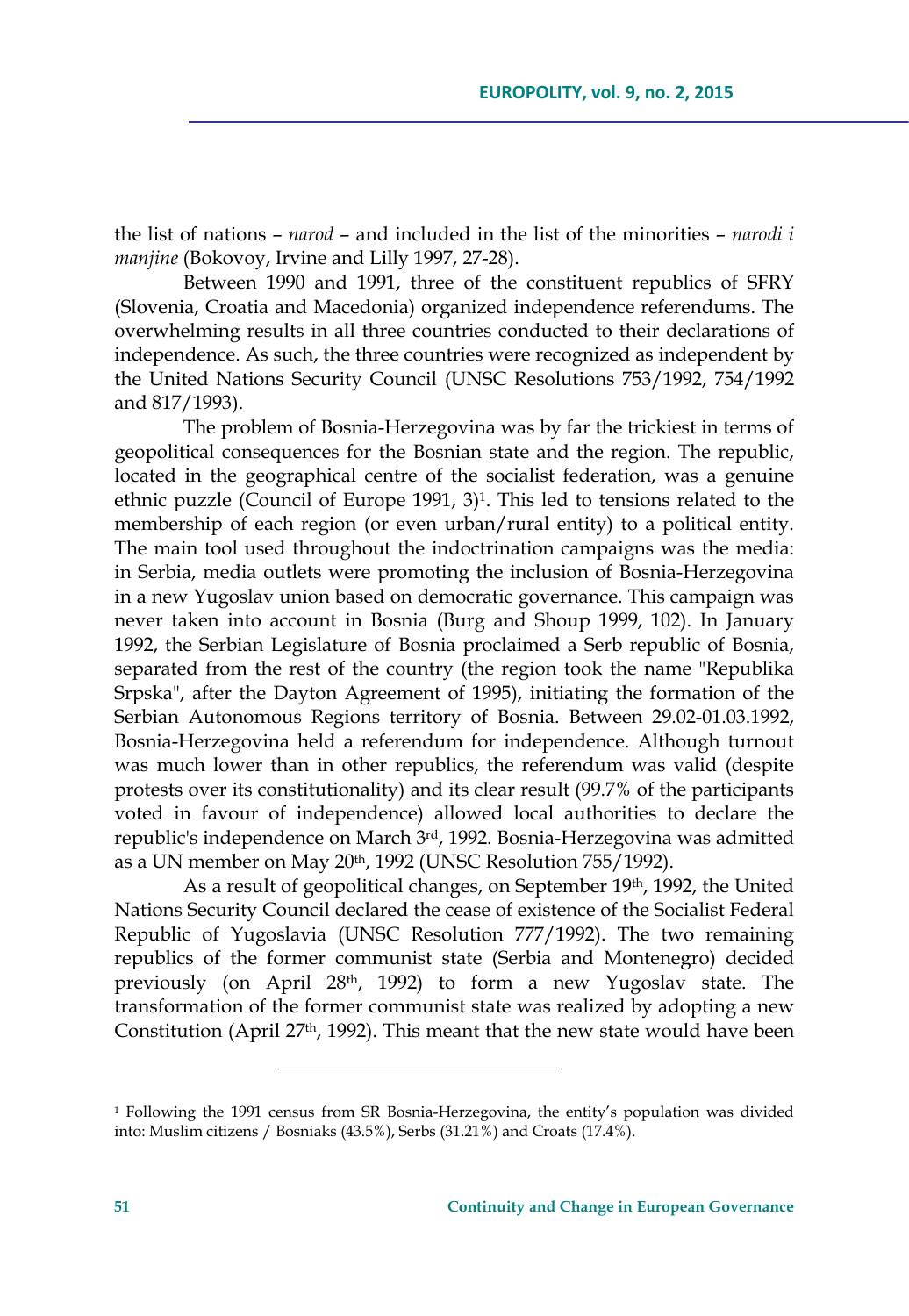composed of two republics (Serbia and Montenegro) with equal rights. Also, the act "left an open door" to eventual former republics that wanted to join them (Constitution of FRY 1992, art. 1-2).

On April 6th, 1992, with the international recognition of Bosnia-Herzegovina, ethnic Serbs from the newly established republic declared the independence of Republika Srpska, while triggering the siege of Sarajevo (capital of Bosnia-Herzegovina). This moment would mark the start of the war in Bosnia-Herzegovina (1992-1995). According to data provided by the International Criminal Tribunal for the former Yugoslavia, the war lasted approximately four years and claimed the lives of about 89,186 people, of which 57,992 were Muslim (Bosniaks), 19,398 Serbs and 7,543 Croats (ICTY 2010, 14-15).

One of the main consequences of the conflagration was the economic and political isolation of the FRY. This was realized through a succession of resolutions adopted by the UN in order to force the Yugoslav state to abandon the funding, support and involvement in the civil war in Bosnia and Croatia. The most important document in this regard was UN Resolution 757/1992. This document reaffirmed previous UN positions and decisions, while asking signatory nations (and all UN members) to impose severe political, economic and cultural sanctions on the FRY ensuring at the same time an increase of humanitarian aid to war-struck regions that represented FRY's targets (UNSC Resolution 757/1992, art 4-8, 17).

In 1997 the term of Serbia's President Milošević expired. Thus, he decided to run for president of FRY. Enjoying the biggest political influence in the country, Milošević succeeded, thus being appointed President of the FRY. After taking office, he gained direct control over the military and Yugoslav security which he used to target separatists in Kosovo. The first step in the new war was made by the paramilitary forces in Kosovo, united under the name of "Kosovo Liberation Army" / KLA (Reveron and Murer 2013, 68-69). Attacks committed against Yugoslav authorities stationed in the region led to an increase of Serbian conventional and paramilitary forces, which triggered a campaign of revenge against KLA sympathizers and political opponents in the region. The campaign resulted in the deaths of 1,500-2,000 KLA fighters and civilians (Human Rights Watch 2001). After diplomatic attempts to resolve the conflict failed, the North Atlantic Treaty Organization (NATO) intervened, stating that their intervention was a "humanitarian war" (New York Times 2007). This action precipitated mass expulsions of the Albanian population of Kosovo by Serbs, while the Yugoslav forces continued the fight during the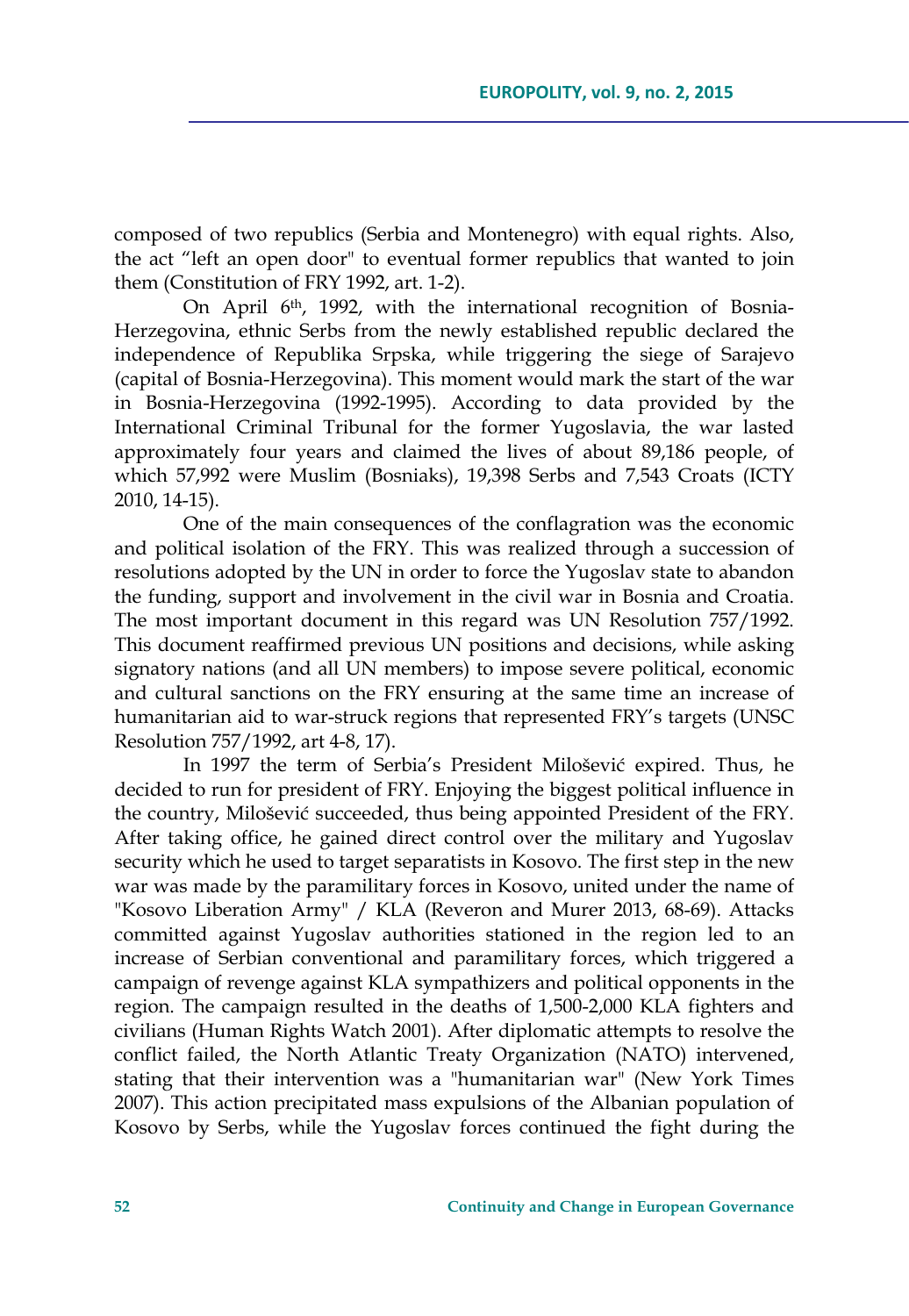NATO bombings. The latter were the main form of aggression against the FRY during this period; the operation lasted two months in the period March 24<sup>th</sup> -June  $10<sup>th</sup> 1999$ , all without UN approval (Chomsky 2001). Different regions of the FRY were the targets, including the capital Belgrade. In total, NATO launched 2,300 missiles to 990 targets – mainly elements of infrastructure and communication channels (Amnesty International 2009), throwing approximately 14,000 bombs. More than 2,000 civilians were killed (including 88 children), while thousands of people were injured. Over 200,000 ethnic Serbs were forced to leave their homes in Kosovo. In Serbia, NATO attacks destroyed over 300 schools and 20 hospitals. More than 40,000 homes were either completely destroyed or suffered severe damage; in addition, 90 historic and / or architectural monuments were also destroyed (Chomsky 2001). Following the attacks, President Milošević decided to end the anti-separatist campaign and gave NATO forces permission to enter the territory of Kosovo.

The Kosovo conflict left behind almost 3,000 deaths; in 2001 a Supreme Court under UN administration concluded that "there was a systematic campaign of terror by inducing murder, rape, arson and extremely serious mistreatment" although mentioning that the Serbian people tried to remove the Albanian population, not to eliminate it (BBC News 2001). The war was put to an end by the Kumanovo Agreement (June 9th, 1999). The agreement established a cessation of hostilities between NATO's Kosovo Force (KFOR) and the FRY, a staged withdrawal from Kosovo by FRY forces, including the clearing of military assets (mines, booby traps) from communications lines, and use of necessary force by NATO to create a secure environment for the international civilian presence (NATO 1999, art. 1-2). Eventually, the KLA was dissolved, its members being divided between the National Liberation Army, the National Army of the Republic of Albania and Kosovo Police forces.

In addition to this, as a result of the conflict, the province of Kosovo was placed under UN protection. The international organization took political and military control over the province, in order to prevent further conflicts between the Albanian majority and Serbian authorities who led the province. The key document in this process was Resolution 1244, adopted by the United Nations Security Council on June 10<sup>th</sup>, 1999. Among its objectives: the placing of Kosovo under UN administration (process conducted by UNMIK), authorization of presence of NATO peacekeeping forces in Kosovo, the return of refugees to their homes and the continuing efforts to establish autonomy for Kosovo, using the population's will as a main instrument in the process of negotiation (UNSC Resolution 1244/1999, art. 7-11).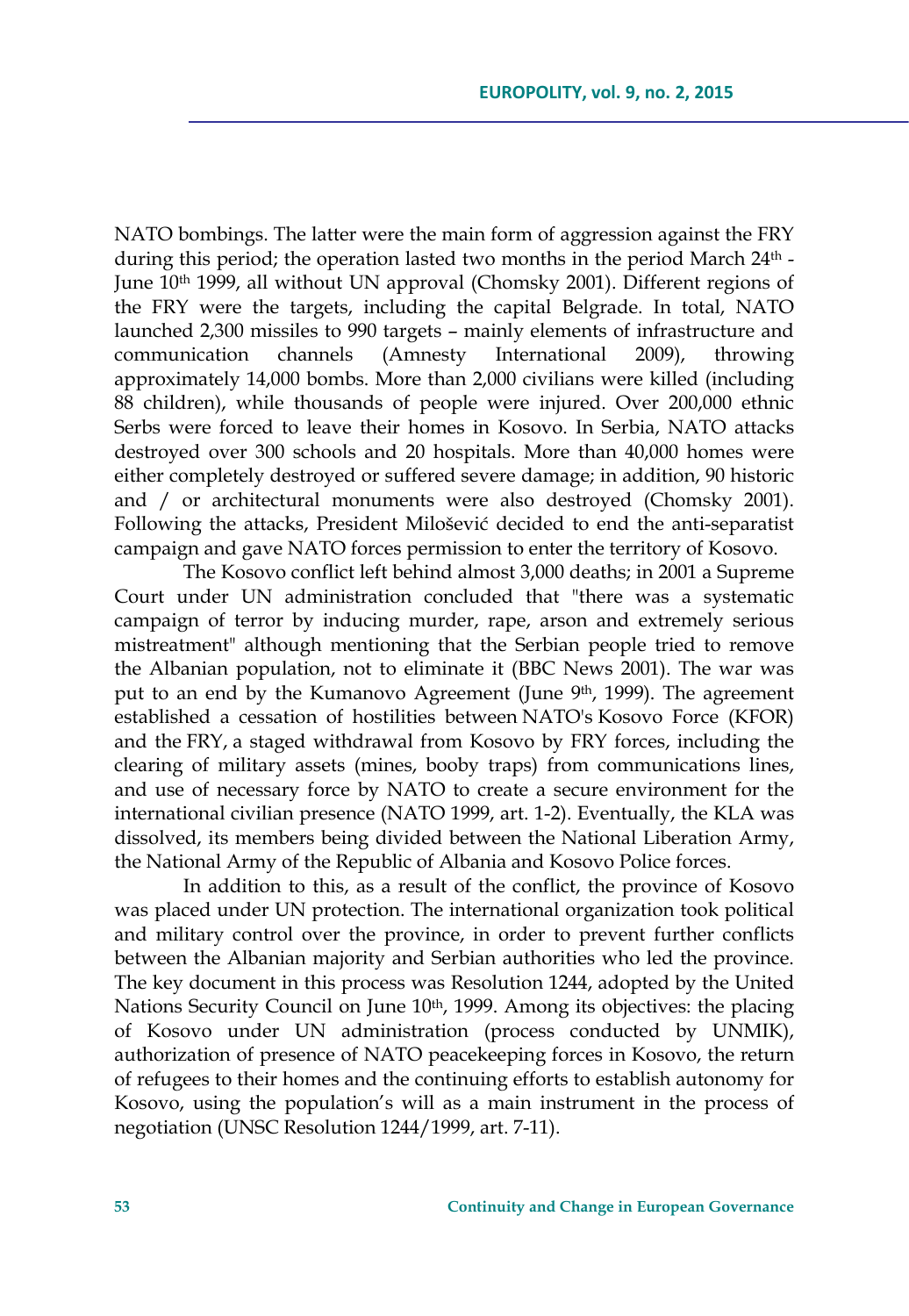As a consequence of the armed wars and following trials undertaken by the International Criminal Tribunal for the former Yugoslavia, several political and military leaders were accused of war crimes. The most important trials in this regard have focused on Slobodan Milošević (died while on trial, in 2006), Radovan Karadžić (former President of Republika Srpska during the war in Bosnia-Herzegovina, charged by the International Criminal Tribunal for the former Yugoslavia for crimes against non-Serb population of Bosnia) and Ratko Mladić (military leader of Serbians from Bosnia-Herzegovina, also charged by the International Criminal Tribunal for the former Yugoslavia for crimes against non-Serb population of Bosnia). The main charges brought against the three include: genocide, persecution, crimes against humanity (extermination, murders, illegal deportations), war crimes (creating and spreading a state of terror, unlawful attacks committed against citizens, hostage taking).

The year 2000 brought significant changes in the political sphere of the FRY. On September 24<sup>th</sup> the first democratic presidential elections were organized. Five candidates registered for the scrutiny; only two were ranked as favourites, Vojislav Koštunica and incumbent President Slobodan Milošević. Following the first round, no candidate managed to obtain the majority needed to claim victory (Government of Serbia 2000). On October 10<sup>th</sup> a second round was held, in which only the two frontrunners took part. After counting the votes, it was decided that Vojislav Koštunica obtained the required majority victory: 50.24% of the votes (Election Guide 2000). The period between the two rounds was marked by the many violent demonstrations against President Milošević. The protests were fuelled by accusations of electoral fraud, censorship against media organizations and arresting of members of a political organization (B92.com 2000). Following the protests, Milošević admitted his defeat in the second round, thus ending a bleak period in the history of the young state.

### **4. SERBIA IN THE NEW MILLENNIUM: THE ROAD TO THE EU**

Until the conflict with NATO, Belgrade did not benefit from financial assistance from the US or Western European states. The only such aid came from traditional allies, Greece and Russia. After the elections in October 2000, aid coming from the EU increased, while the US embargo was gradually removed as the Yugoslav state met its obligations to the international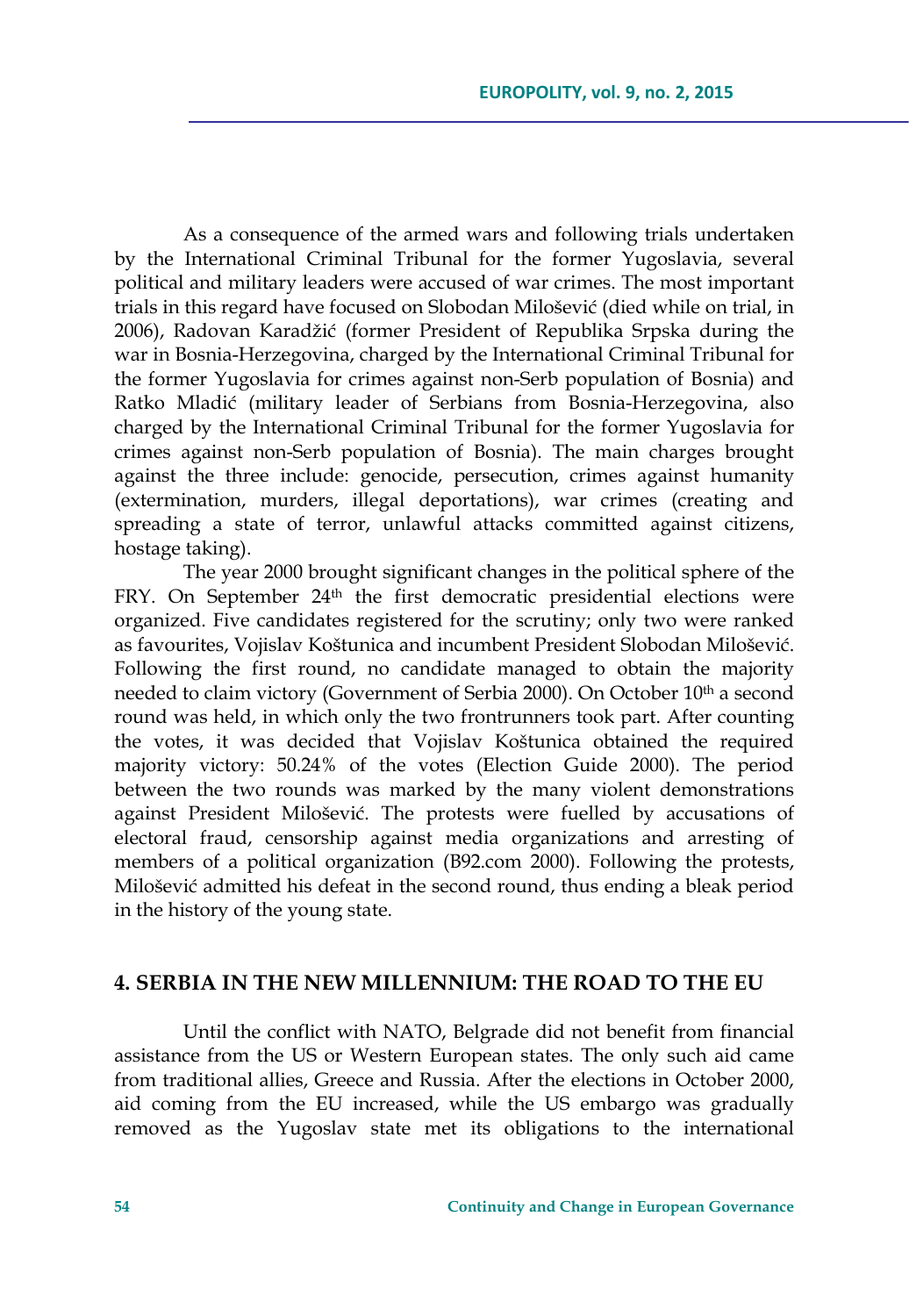community (active participation in identifying and handing over of war criminals to international tribunals, and improving relations with the targeted countries of the two conflicts of the 90s).

Regarding the relationship with the EU, the Yugoslav state was virtually nonexistent on the humanitarian agenda of the organization, most of these actions being directed to states / regions targeted by the forces of the FRY in 1995-1999 (EU Commission 1995). In October 2000, the new president Vojislav Koštunica accepted the invitation made by European leaders to attend the summit in Biarritz, France (Government of Serbia 2014). At that meeting, EU leaders said that the FRY will be quickly accepted by Member States as a reliable collaborator. They also expressed their readiness to help the Yugoslav state. After the first day of the summit, Koštunica said that his participation as guest is "a confirmation that the Federal Republic of Yugoslavia, Serbia and Montenegro, are and have always been in Europe" (Los Angeles Times 2000).

To show its support for the FRY, in 2000 the EU lifted the flight ban applied to the Yugoslav airspace and taxes on imports from the FRY. In November 2000, President Koštunica was invited to attend the EU-Balkans summit held in Zagreb. During the meeting, the prospect of a Stabilization and Association Process was settled, in accordance with decisions of the EU Council. It was also decided to establish a Consultative Task Force, which would allow the start of feasibility studies directed towards negotiating the necessary directives that would conduct to the implementation of the Stabilization and Association Agreement.

| Period    | Event                                                                                    |
|-----------|------------------------------------------------------------------------------------------|
| October   | FRY's President Vojislav Koštunica invited to the EU Summit in Biarritz                  |
| 2000      | (French chairmanship), FRY joins the Stabilization and Association Process.              |
| July 2001 | The "Consultative Task Force", which had the responsibility of preparing the             |
|           | Feasibility Study for FRY, as a prelude to negotiations on the Stabilisation             |
|           | and Association Agreement (SAA), held its first meeting.                                 |
| June 2003 | The Summit in Thessaloniki confirmed the European future of states in the                |
|           | Western Balkans according to individual progress of each of them                         |
|           | separately. The "regatta" principle <sup>1</sup> was also adopted (Bărbulescu 2008, 71). |

| Table no. 1. Serbia's EU accession steps (2000-2014) |  |  |
|------------------------------------------------------|--|--|
|------------------------------------------------------|--|--|

<u> 1989 - Johann Barn, mars eta inperiodo</u>

<sup>1</sup> The "regatta" principle (proposed by the Spanish delegation at the 1997 meeting of the EU Council) requires all candidate states to start accession negotiation procedures simultaneously,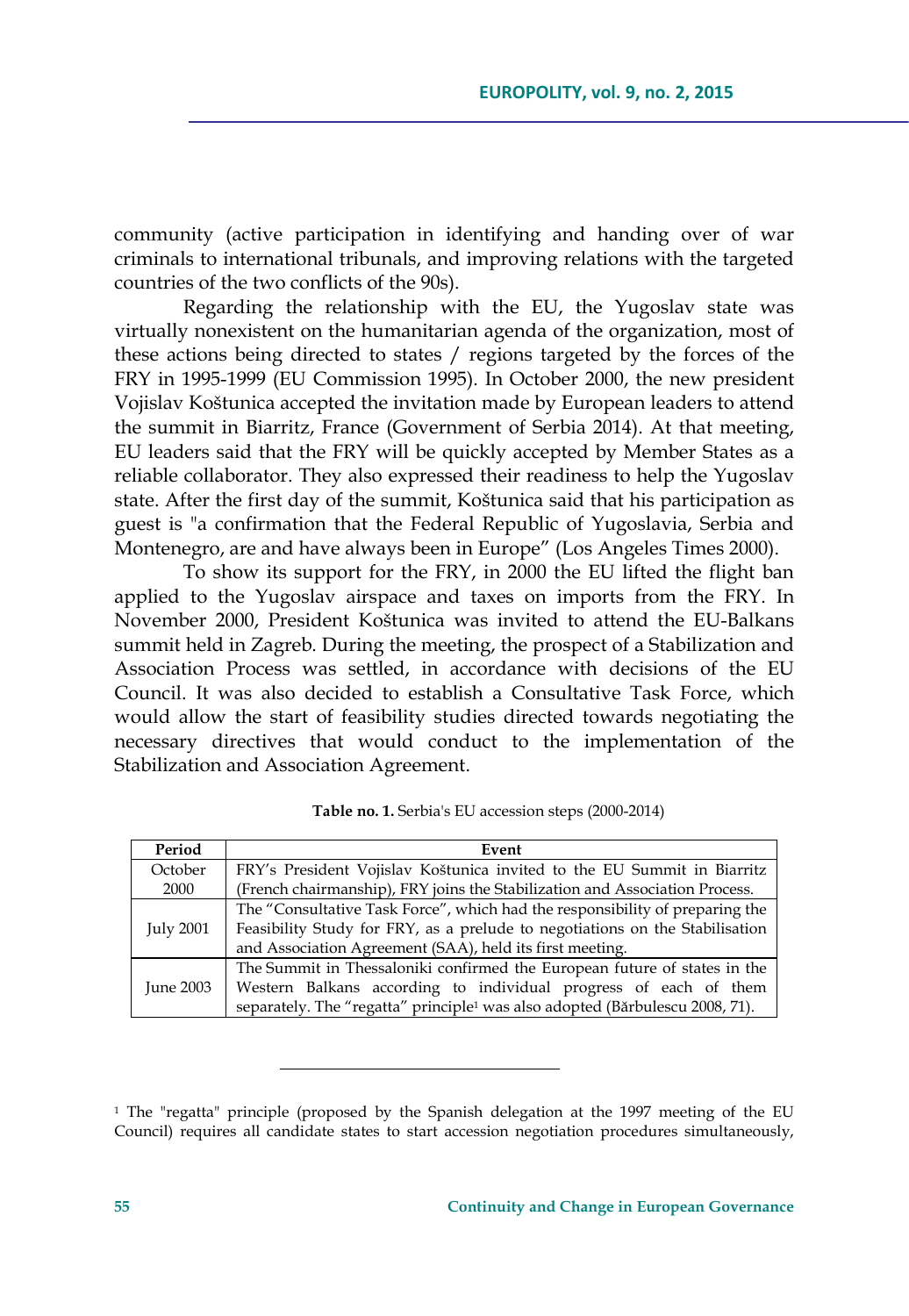| October<br>2003            | The first meeting of the "Enhanced Permanent Dialogue" was held as a<br>substitute for the "Consultative Task Force". Preparations took place for the<br>Feasibility Study.                                                                                                                                                       |
|----------------------------|-----------------------------------------------------------------------------------------------------------------------------------------------------------------------------------------------------------------------------------------------------------------------------------------------------------------------------------|
| June-July<br>2004          | It became clear that a single market of Serbia and Montenegro (SCG) would<br>not be established and that SCG would thus not be able to negotiate the<br>economic part of SAA as one party.                                                                                                                                        |
| December<br>2004           | The EU adopts the "twin-track" approach according to which Montenegro<br>and Serbia would separately negotiate the trade chapters of the SAA, while<br>SCG would as a state jointly negotiate on the political part of the SAA<br>(Medjiak 2004, 1-3).                                                                            |
| October<br>2005            | Negotiations were initialized between the European Union and SCG on<br>concluding the SAA, which represents the first step towards EU integration.                                                                                                                                                                                |
| May 2006                   | Due to insufficient cooperation with The Hague, negotiations with SCG<br>called-off.                                                                                                                                                                                                                                              |
| May 2006<br>- June<br>2007 | Negotiations called-off. EU's reason was Serbia's unwillingness towards<br>meeting its obligations towards the International Criminal Tribunal for the<br>former Yugoslavia. Specifically, the EU expressed concern at Belgrade's<br>inability to identify and capture of Ratko Mladić, the war crimes suspect<br>(SETimes 2006). |
| June 2007                  | The negotiations on concluding the SAA between the European Union and<br>Serbia continued (after the establishment of a new Government).                                                                                                                                                                                          |
| September<br>2007          | Visa<br>Facilitation and<br>the Agreement<br>The Agreement<br>on<br><sub>on</sub><br>Readmission were signed between the European Union and the Republic of<br>Serbia.                                                                                                                                                            |
| November<br>2007           | The SAA between the European Union and Serbia is initiated.                                                                                                                                                                                                                                                                       |
| April 2008                 | The SAA between the European Union and Serbia was signed (the EU<br>adopted the decision not to implement the Interim Trade Agreement - TPA -<br>signed along with the SAA).                                                                                                                                                      |
| November<br>2009           | The Council of the European Union published the document on visa<br>liberalization with countries of the Western Balkans.                                                                                                                                                                                                         |
| December<br>2009           | Serbia submitted its application for EU membership.                                                                                                                                                                                                                                                                               |
| January<br>2010            | The implementation of the TPA entered its second year, thus bringing the<br>EU and Serbia into regulated relations.                                                                                                                                                                                                               |
| February<br>2010           | The Interim Trade Agreement between the European Union and Serbia came<br>into force.                                                                                                                                                                                                                                             |
| June 2010                  | The European Commission adopted the decision on initiating the ratification<br>of the SAA between the European Union and Serbia.                                                                                                                                                                                                  |
| October                    | The Council of Foreign Ministers of European Union Member States adopted                                                                                                                                                                                                                                                          |

each state choosing its own path / tactic to follow in order to reach a final point, also common to all states.

<u> 1989 - Johann Barn, mars eta bainar eta industrial eta industrial eta industrial eta industrial eta industria</u>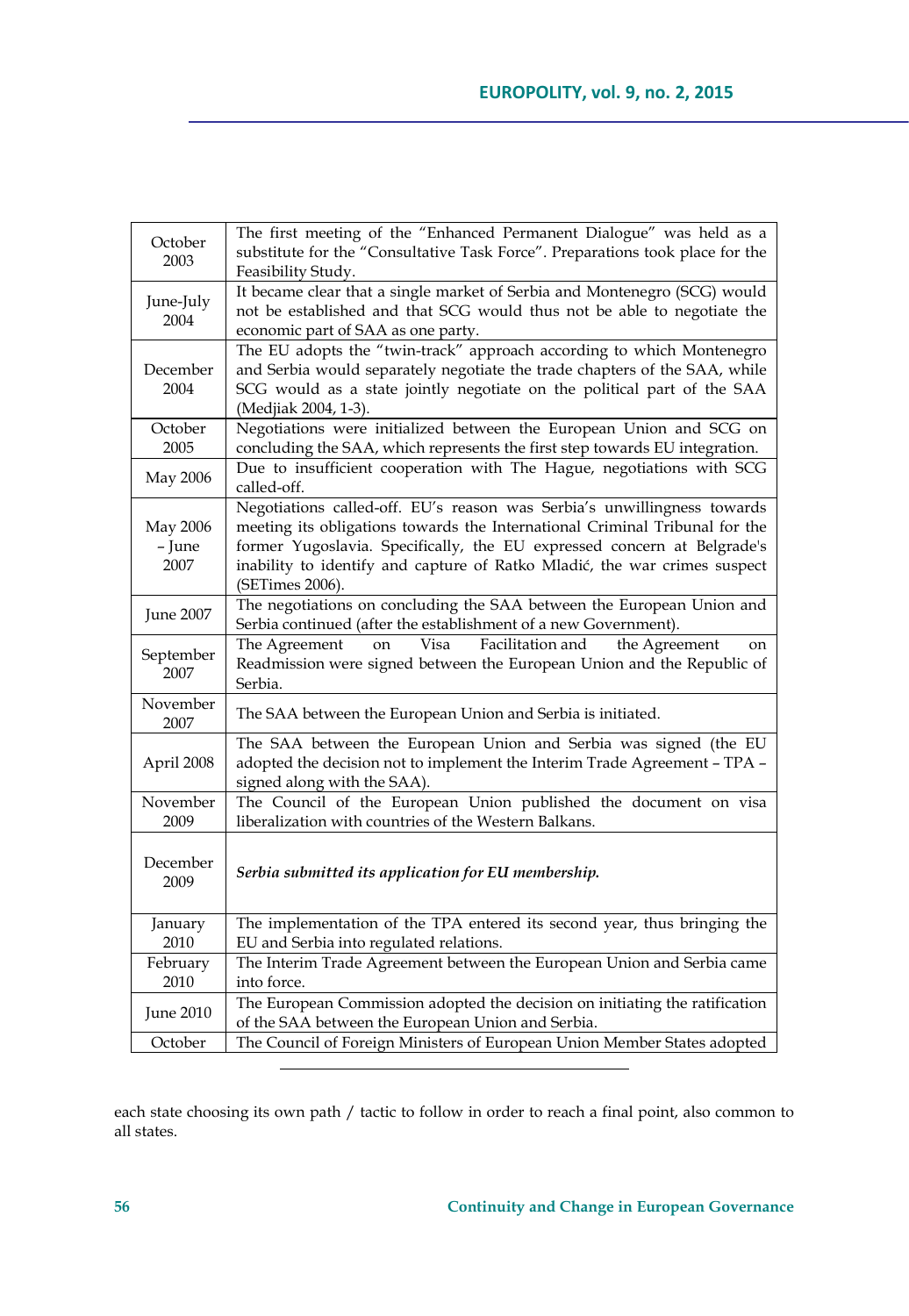| 2010              | the decision to forward Serbia's application for membership to the European<br>Commission for consideration.                                                                                                                                                                                                                                                                  |
|-------------------|-------------------------------------------------------------------------------------------------------------------------------------------------------------------------------------------------------------------------------------------------------------------------------------------------------------------------------------------------------------------------------|
| January<br>2011   | The European Parliament ratified the SAA between the EU and Serbia.                                                                                                                                                                                                                                                                                                           |
| October<br>2011   | European Commission presented its annual Enlargement Package in<br>which it recommended that Serbia be given the status of candidate for<br>membership in the EU. The European Commission recommends the opening<br>of negotiations with Serbia as soon as Belgrade achieves further good<br>progress in normalizing its relations with Kosovo (European Commission<br>2011). |
| March<br>2012     | The European Council granted Serbia membership candidate status.                                                                                                                                                                                                                                                                                                              |
| April 2013        | The European Parliament adopted report on Serbia's progress in the EU<br>integration.                                                                                                                                                                                                                                                                                         |
|                   | The European Commission recommended the start of accession talks with<br>Serbia.                                                                                                                                                                                                                                                                                              |
| June 2013         | European leaders at the meeting in Brussels decided to start accession<br>negotiations with Serbia in January of the following year.                                                                                                                                                                                                                                          |
| <b>July 2013</b>  | EU member states and institutions completed the ratification process of<br>theSAA.                                                                                                                                                                                                                                                                                            |
| September<br>2013 | The Stabilisation and Association Agreement entered into force.                                                                                                                                                                                                                                                                                                               |
| January<br>2014   | The First Intergovernmental Conference was held in Brussels; the event<br>marked the formal start of Serbia's negotiations to join the EU.                                                                                                                                                                                                                                    |

#### *Source*: EU Commission 2014

The period preceding the ratification process of the SAA was not a quiet one, as Serbian authorities encountered numerous obstacles. The most notable of these was the declaration of Kosovo's independence (February 17th, 2008), rejected by the Serbian state and its partners (among others, Russia, China, and five EU member states<sup>1</sup> have rejected Pristina's decision). Serbia sneeringly reacted by calling on consultations with ambassadors of countries that recognized the declaration (Economic Team for Kosovo and Metohija 2008). In Belgrade, Government dissensions sparkled on the province's decision, President Boris Tadić being forced to dissolve the Parliament and call

<sup>1</sup> Cyprus, Greece, Romania, Slovakia and Spain have all rejected Kosovo's declaration of independence, using as arguments either the creation a precedent that would affect local political stability or the friendly relationship they had with Serbia.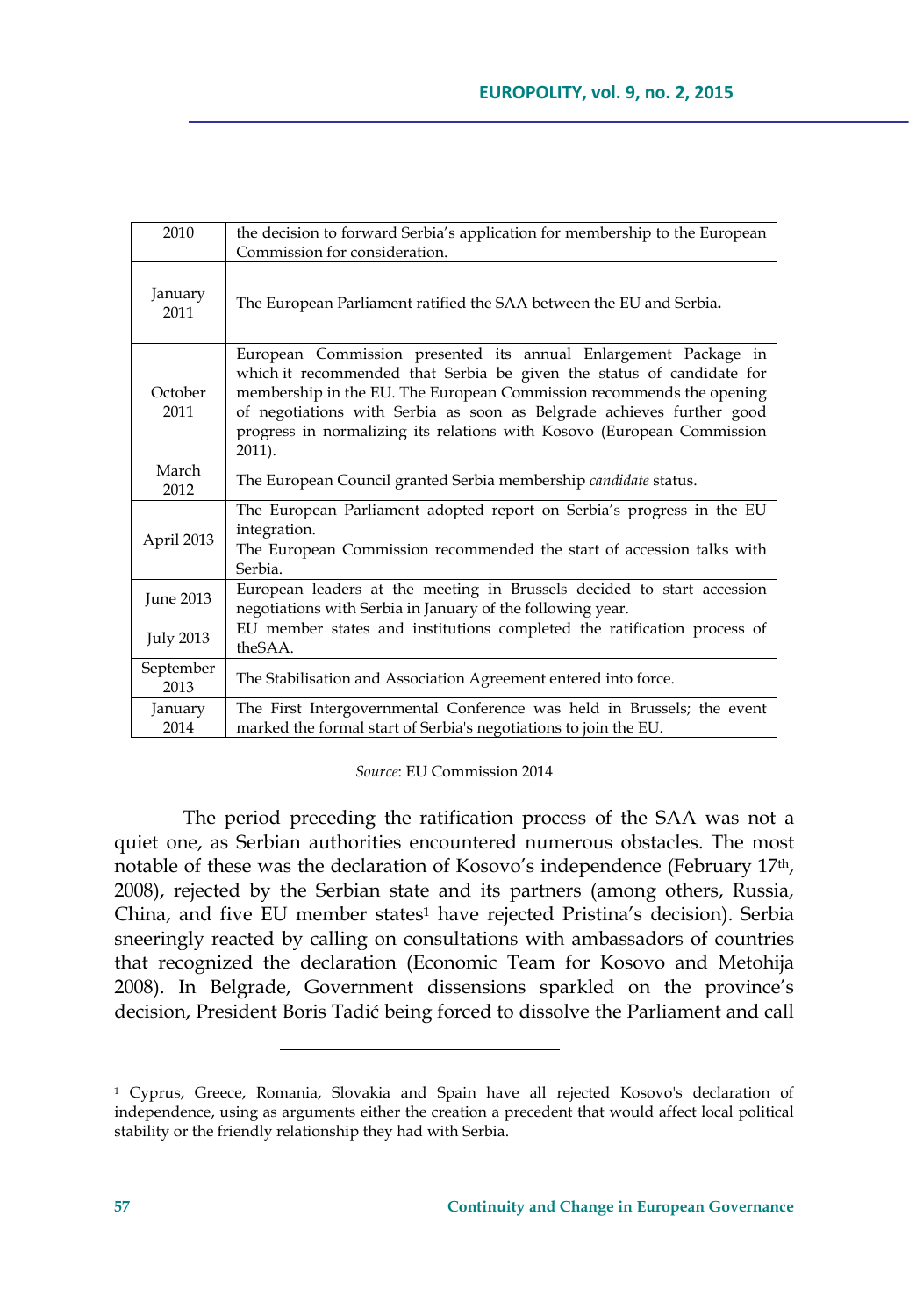early general elections (B92.com 2008). The refusal to recognize Kosovo's decision constituted the start of another postponement of Serbia's negotiation process, the EU noting that Serbia must maintain stable (even peaceful) relationships with all its neighbours. Following Serbia's decision, in late 2008, the EU decided (with UN's approval) to send 2,000 troops (police officers, including four anti-riot units), prosecutors and judges to Kosovo, in order to ensure the respect of rule of law, democratic standards and provide support in the fight against corruption (EULEX 2014). In early 2011, the EU started talks to persuade Serbia to take part in negotiations with the aim of normalizing its relations with Kosovo (and enabling the process of negotiation). In 2008-2013, the two sides reached agreements on trade, fuel deliveries, diplomatic representation (through diplomatic liaison offices) and recognition of diplomas. However, Belgrade authorities said they will never recognize Kosovo's independence (Balkan Insight 2012).

Following two-year talks, Serbia and Kosovo reached an agreement on the proper conduct of relations between the two political entities. The Brussels Agreement, signed in April 2013 stated that the two parties shall (Office of Kosovo's Prime Minister 2013):

- establish an association of municipalities in Kosovo, inhabited mostly by ethnic Serbs. It would have a legal status; it can be dissolved only by decision of its members. Decisions would be taken by majority rule. The associations would have an obligation to ensure the development of local community members' access to education and health systems, and urban / rural planning. Other powers would be delegated by the central authorities in Kosovo.
- ensure the existence of a single police force called the Kosovo Police. All existing similar forces in the north of Kosovo would be integrated in the Kosovo Police. Members of other Serbian security forces would also take positions in the Kosovo Police;
- establish regional headquarters of Police for the four municipalities mainly populated by ethnic Serbs (North Mitrovica, Zvecan, Zubin Potok and Leposavić). The commander would be an ethnic Serb from Kosovo, nominated by the Ministry of Interior, following proposals from members of local associations;
- integrate legal authorities within the legislative framework of Kosovo. Pristina Court of Appeal would establish a panel of judges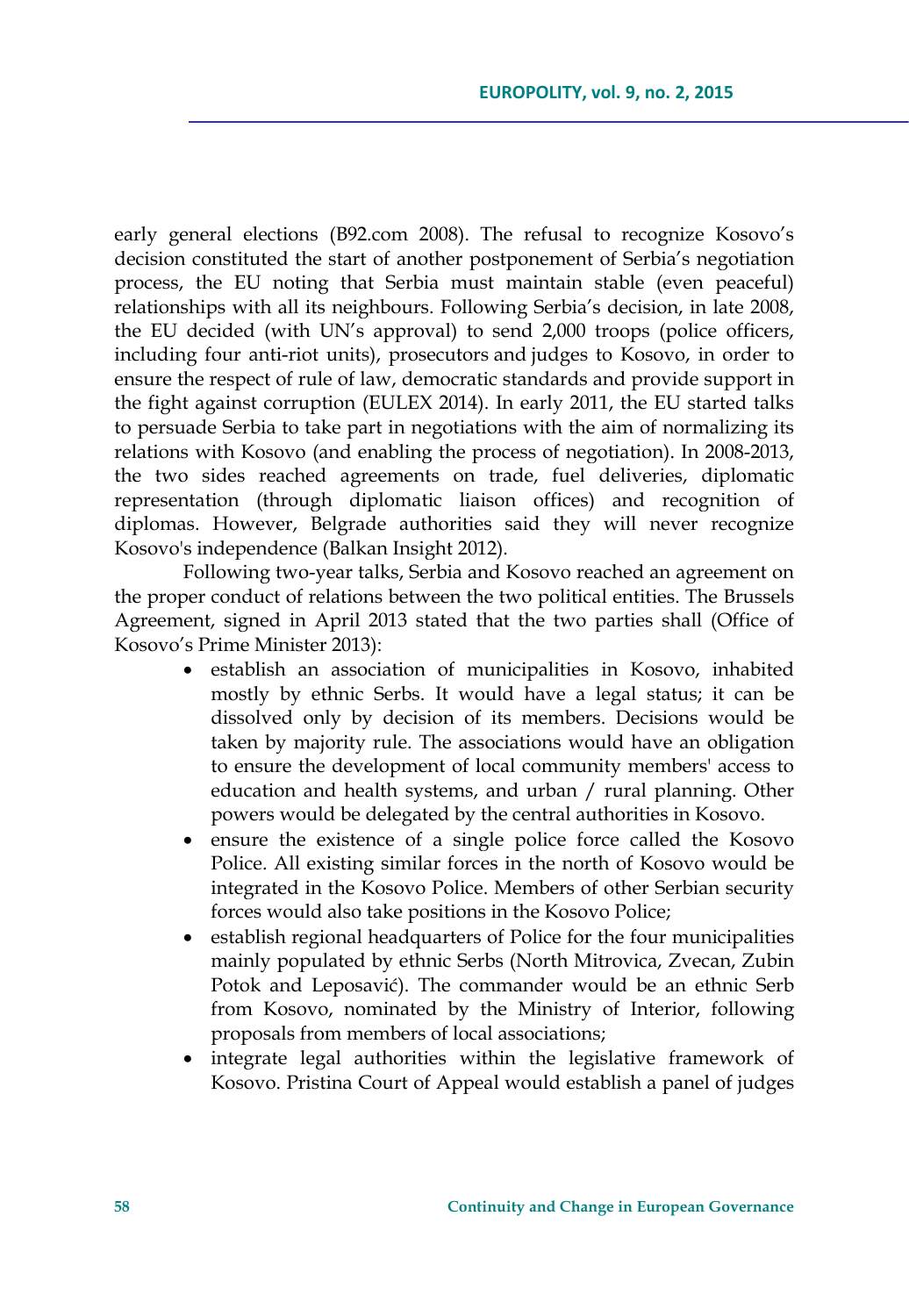to ensure the fair conduct of trials in municipalities mainly populated by ethnic Serbs;

- organize municipal elections in 2013, with the participation of OSCE delegations, in line with Kosovo's and international law;
- set up an implementation committee, with EU's support.

On January 21st, 2014 the first Intergovernmental Conference was held, marking the start of Serbia's accession negotiations. In an analytical report, the European Commission made a forecast on how difficult it would be able to align national policies with the EU's *acquis*. The 35 chapters were divided into several categories, based on the difficulty expected in the negotiation and alignment process. Upon preliminary analysis, the most difficulties are expected in the fields covered by chapters 23: "Judiciary and Fundamental Rights", 24: "Justice, Freedom and Security", 27: "Environment" and 35: "Other: Relation with Kosovo" (European Commission 2011, section 3.34: General Assessment).

In the second half of 2013 the screening process of 34 of the 35 chapters of the EU's *acquis* started. The first chapters submitted to the process were "Judiciary and Fundamental Rights" (25.09.2013), "Justice, Freedom and Security" (10.02.2013) and "Financial Control" (17.10.2013). The main objective of the evaluation was to identify the differences between Serbia's legislation and the EU's *acquis*. Following this analysis, the candidate must demonstrate that it is capable to accept the legislation and to iron out existing differences. Also, the candidate must state if it requires a transitional period to align with the *acquis* of the particular chapter.

The screening process begins with an explanatory evaluation: the European Commission presents the *acquis* to the candidate state; the *acquis* is divided into chapters in order to facilitate the negotiation process. The next step is a bilateral evaluation process, resulting in deciding the degree of alignment of national legislation with the EU *acquis*, while establishing the necessary reforms to align. The European Commission estimated that in the case of Serbia, this process will take about two years: September 2013-June 2015 (MFA Serbia 2014). In March 2015 the screening process of all chapters was finalized (Balkans.com 2015). Following the meetings devoted to the evaluation process, the Commission will present a report to the Member States. This report will contain benchmarks to be considered for each chapter. The opening of negotiations for each chapter for which benchmarks were established can begin only after the EU Council decides that the candidate country has met these criteria.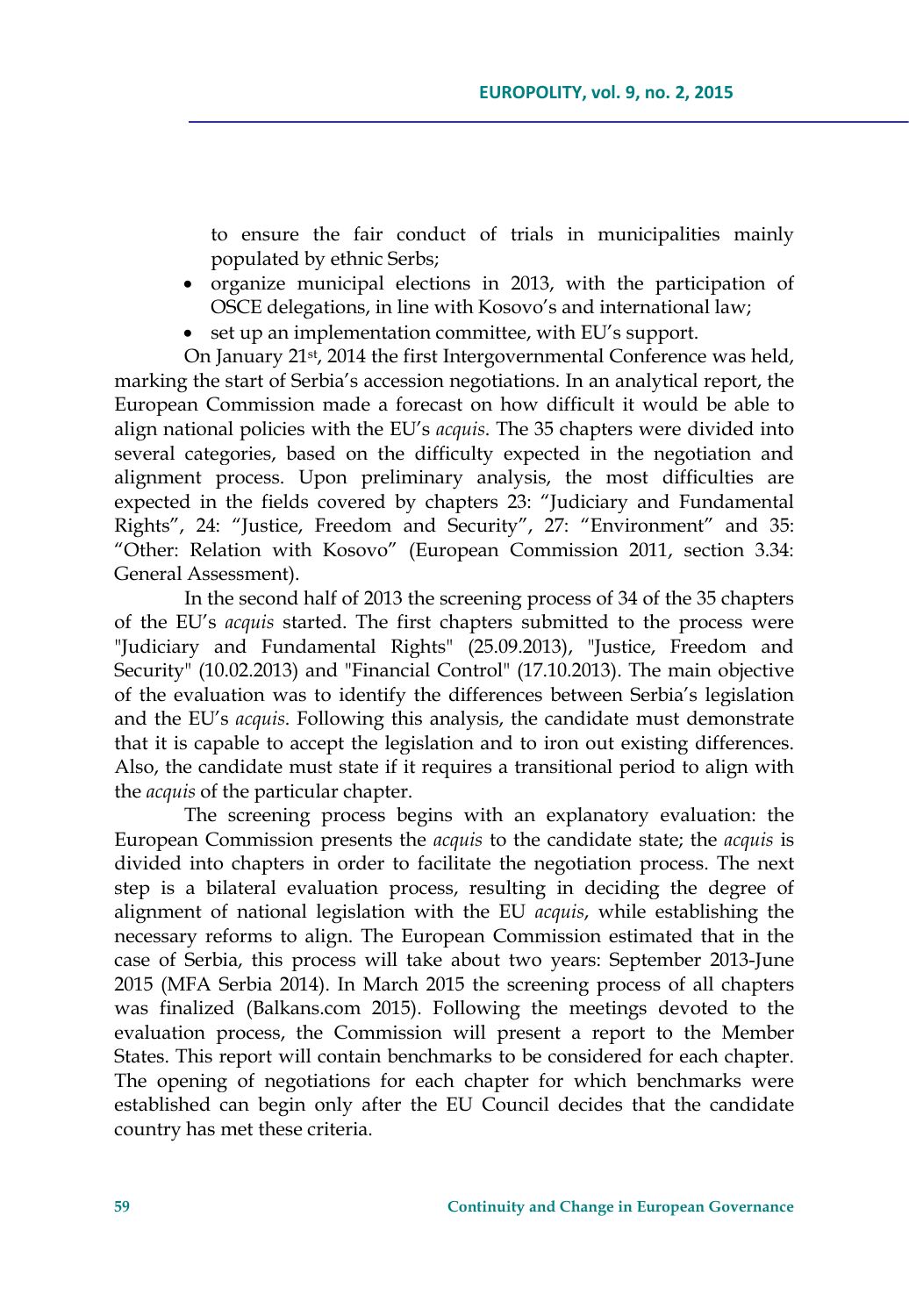If the EU evaluation report contains the required benchmarks for opening negotiations, the EU Council will invite Serbia to talks, after which action plans will be presented, including measures to be taken during the process of alignment with EU legislation. As soon as the benchmarks for opening negotiations on a given chapter are met (and the recommendations are approved by the Member States), the EU Council will invite Serbia to present its position on a specific chapter (only if the level of alignment with EU's *acquis* can be presented) and the remaining alignment program; Serbian authorities can also make requests for transitional periods or derogations (where they want permanent derogation in the implementation of the *acquis* in a given area). During the negotiations with the EU, Serbia will be able to submit amendments to its negotiating position (MFA Serbia 2014, section 2).

After the evaluation process will be concluded, the European Commission will submit to the Council's Draft EU Common Position, the organization will state that either (MFA Serbia 2014, section 4):

- Serbia has reached a sufficient level of alignment with the EU's *acquis* in the field of a chapter, not requiring further negotiations on that chapter (this situation is currently specific only to the "Institutions" chapter). In this case, the chapter will be closed;
- the level of alignment with the *acquis* does not allow the temporary closure of negotiation chapters, determining the necessary benchmarks for its closing (currently, a specific situation of most chapters);
- it takes determination of temporary / intermediate benchmarks (the specific case for chapters 23, 24 and 35). After fulfilling the respective benchmarks, the chapters can be closed.

Moreover, within this document, the Serbian state can be asked to present additional information and analysis, necessary in areas for which transitional periods or derogations were requested.

Based on the Commission's proposal, the EU Council unanimously decides on opening negotiations on a given chapter, followed by the holding of an inter-governmental conference on all chapters (usually, with support from the European Council, General Affairs Council or the Foreign Affairs Council). In rare instances where there are no interim and/or closing benchmarks, a chapter can be opened and closed within the same intergovernmental conference. However, when the above-mentioned benchmarks do exist, the candidate country will continue to work on the fulfilment and will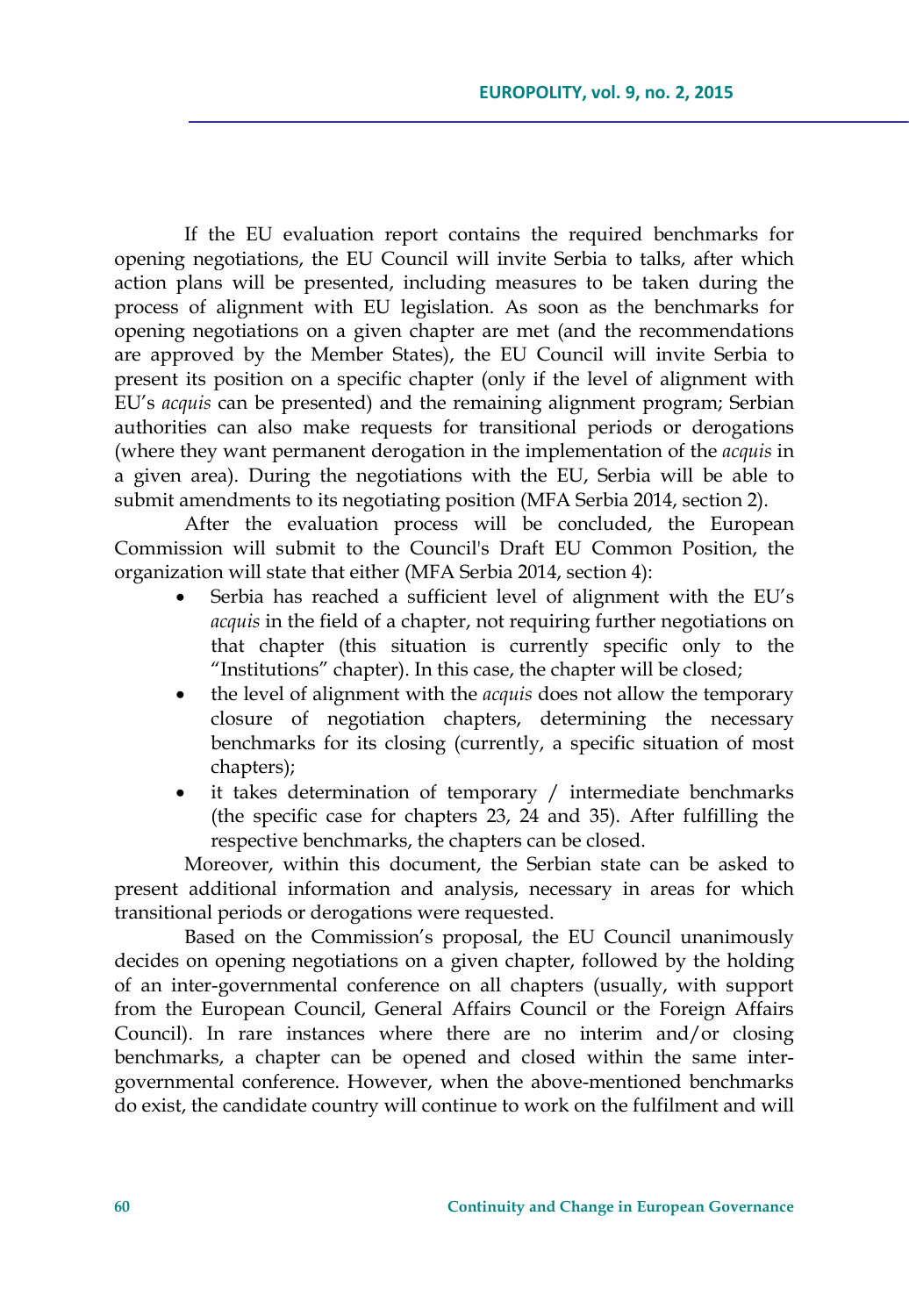regularly submit a progress report to the European Commission (MFA Serbia 2014, section 3).

Negotiations on a chapter are therefore opened and closed through intergovernmental conferences. If the benchmarks are met, the chapter can be declared "closed" within the conference only if the EU Member States representatives have declared their satisfaction on the progress made by Serbia. Regarding Chapters 23 ("Judiciary and Fundamental Rights"), 24 ("Justice, Freedom and Security") and 35 ("Relations with Kosovo"), Serbia will be obliged to submit monthly reports to the EU Council and the Commission on progress in those fields and to send experts to check their progress. As regards to Chapter 35, Serbia will be monitored by the European External Action Service. They will provide regular reports on progress made by both sides (Serbia and Kosovo). The EU Council can decide that negotiations on chapters must be temporarily suspended only when serious violations of the basic principles of the EU (ex. breaching the "Copenhagen criteria" or the four fundamental freedoms of the EU) are identified. The duration of negotiations will largely depend on Serbia's capacity to respect its obligations as a result of EU membership, but also the organization's willingness to admit new members (MFA Serbia 2014, section 6). Accession negotiations will be concluded once Serbia and the EU will reach an agreement on all 35 chapters included in the process, an agreement that must be confirmed by the European Council.

In October 2015, after concluding that Serbia continued to make progress as regards the political and economic criteria and acknowledging the country's need to consolidate and further sustain its economic and structural reforms agenda, including on public administration reform and economic governance, the European Commission and the European External Action Service put forward the recommendation to the Council of Ministers and the EU Member States to open negotiation of *acquis* chapter 35, regarding the relation with Kosovo (European Commission 2015a). In November of the same year, Serbia's Foreign Minister Ivica Dačič stated that by the end of the year Serbia will begin negotiations on two chapters: "Relation with Kosovo" and "Financial Control" (InSerbia 2015). On December 14th, 2015 Serbia officially began the negotiation the above mentioned *acquis* chapters, Prime Minister Alekasandar Vučić stating that he expects a rapid progress of the negotiation in the field covered by chapter "Financial Control" (Government of Serbia 2015). Meanwhile, EU Commissioner for Neighbourhood Policy and Enlargement Negotiations, Johannes Hahn, announced that "in the first half of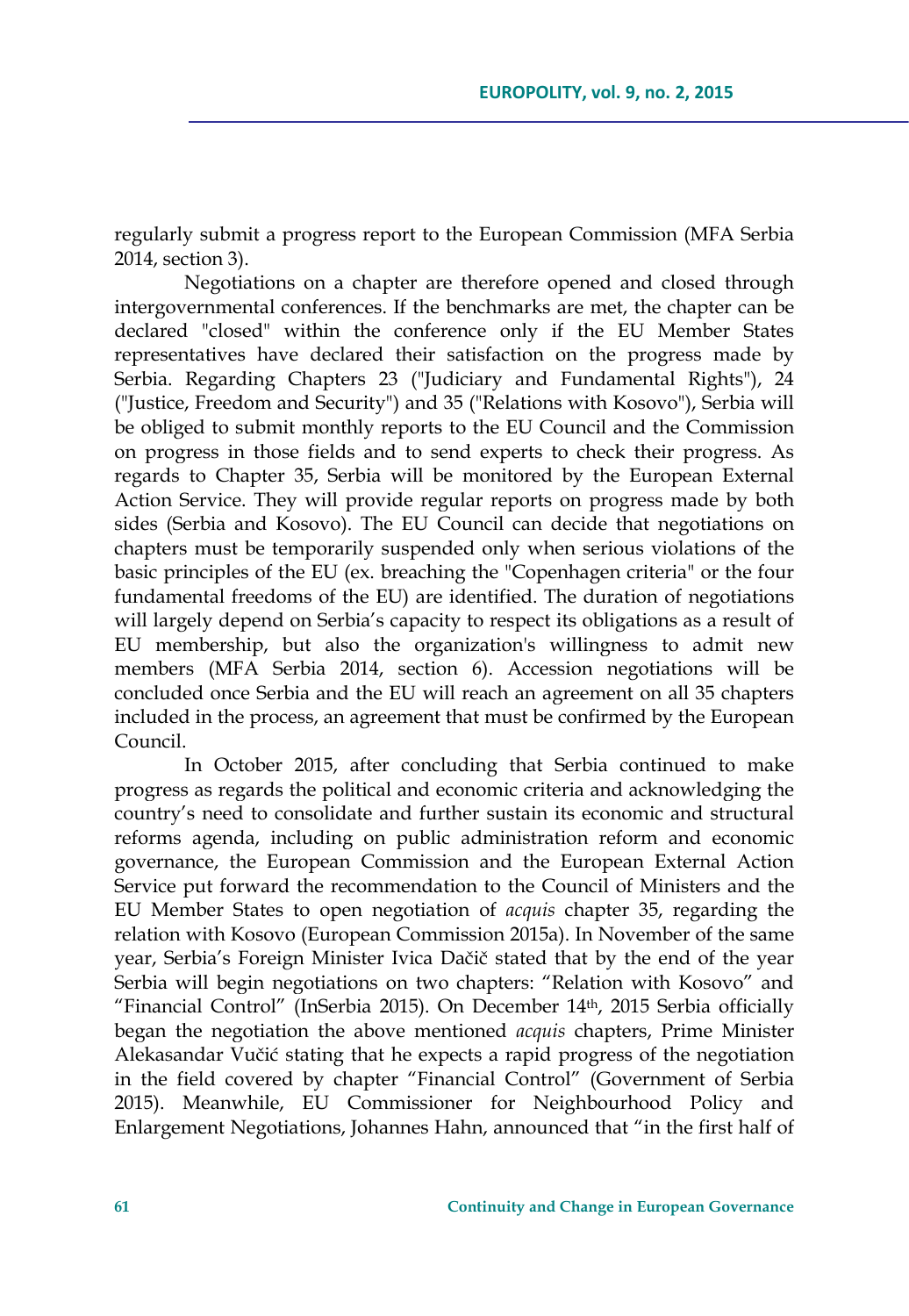2016 it will be possible to open chapters 23 and 24" – concerning the fields of "Judiciary and Fundamental Rights" and "Justice, Freedom and Security" (Government of Serbia 2015).

After the closure of each chapter, the Commission will report on the general situation of the negotiation process. This report will include remarks regarding the overall level of preparedness of Serbia to assume the responsibilities as member of the EU, as well as recommendations on the conclusion of negotiations. Such recommendations will also be provided by the General Affairs Council, in partnership with COREPER. The latter will determine the conclusion of the negotiation process, in a last intergovernmental conference, when the signing the Accession Treaty will be proposed along with a specific date of accession. This decision will finally be accepted by the European Council (MFA Serbia 2014, chapter V).

Before the end of negotiations, it is necessary to decide a preliminary date of the official accession. Regarding this date, there is still a discrepancy at the EU level regarding the optimal time for Serbia's admission to the organization. Although the accession process is essentially a technical one, it largely depends on the political will of European leaders (both national and those who lead the main EU institutions). Thus, in 2014, with the appointment of Jean Claude Juncker as head of a new European Commission (marked by the renaming of the DG Enlargement), the extension has been placed in "waiting" state, the future head of the Commission European stating on July 15th, 2014 that "it is not expected that new countries to join the Union in the next five years", but that "ongoing accession negotiations will continue" (EurActiv 2014). The most likely accession period for Serbia was established as early as 2020. Although disappointed, Belgrade authorities proved to be confident, Serbian Deputy Prime Minister Kori Udovički confirming that Serbia aspires to become a European Union member state around the year 2020. She added that EU's five years enlargement break does not mean that the accession prospects of the Western Balkans have decreased (EurActiv 2014).

Negotiation results will be included in the Accession Treaty, which will also mention the date of accession, the conditions of accession and transitional measures required in areas identified by the Commission. The distribution of votes within the EU Council and European Parliament, and the foreseen number of MEPs for Serbia will also be decided and stated in the Treaty. The treaty will be initially examined by the Commission and the European Parliament, later to be signed by Serbia and the EU Member States representatives. Between the signing of the Treaty and the actual accession, the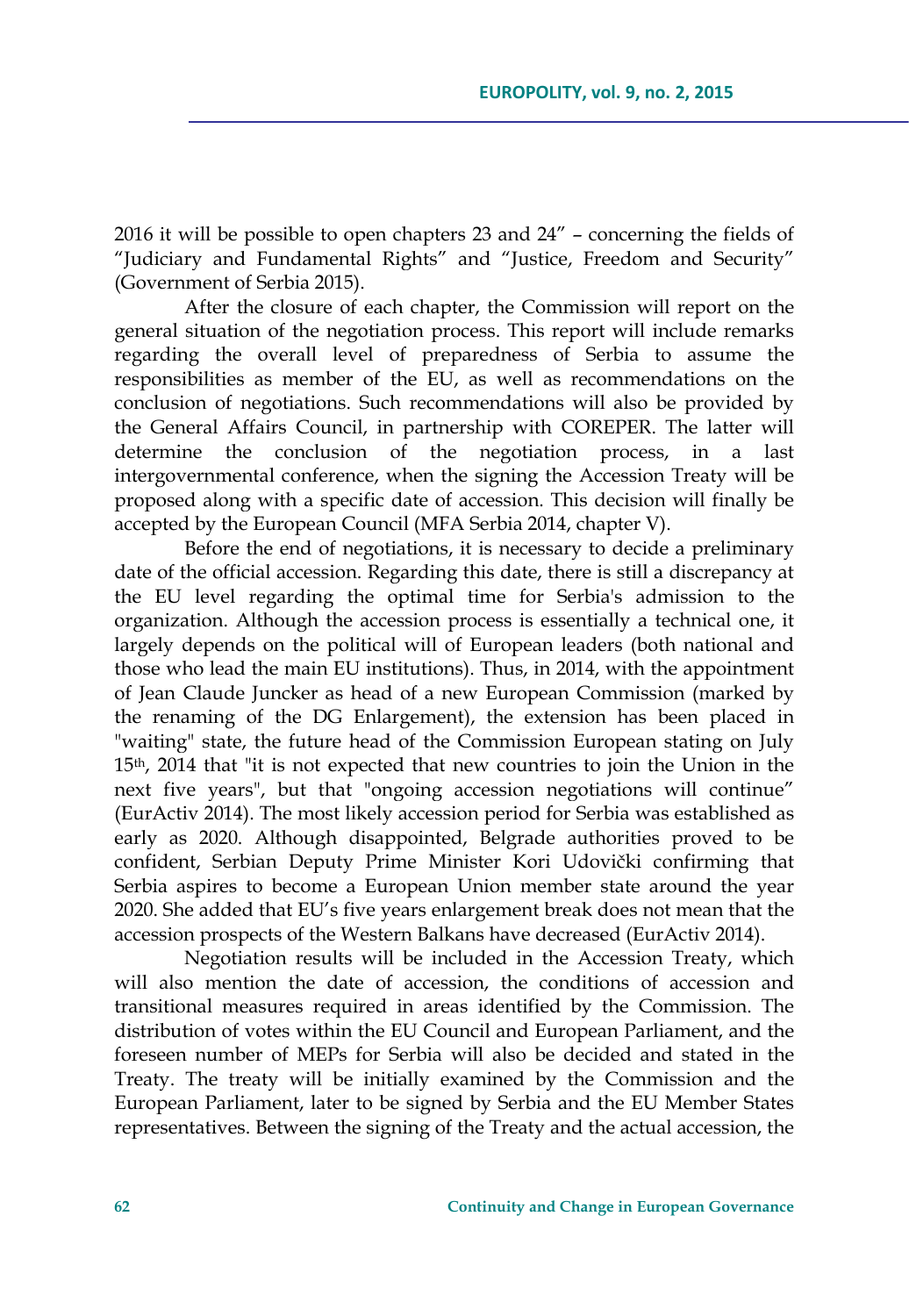Treaty will be subject to ratification by Member States and Serbia. After this process is over, Serbia will be declared a full member of the EU (MFA Serbia 2014, chapter VI).

### **5. KOSOVO: A CASE STUDY**

Since its debut, Serbia's EU accession process was marked and determined by the dynamics of the state's relations with Kosovo. As mentioned before, since 1999 Kosovo has been placed under UN administration, following the UN Security Council 1244 Resolution (UNSC Resolution 1244/1999, art. 7-11).

In February 2007 (following a meeting with the stakeholders), former Finnish President Martti Ahtisaari was entrusted by UN to prepare his own version of a peace agreement between Serbia and Kosovo, which he would then send to the UN Security Council (UNOSEK 2007). Ahtisaari noted that during these discussions a final status of the region must be established. The Serbian Prime Minister refused to receive Ahtisaari's visit, motivating his decision through the unclear status of the legislative power in Belgrade (Serbia did not have a functioning Parliament after the elections on January 21st of that year), having practically no mandate to discuss the matter of Kosovo with Ahtisaari. On 21 February 2007, Ahtisaari started a campaign of consultations with the two parties in order to finalize the agreement. He stressed that his proposal was (for the moment) a draft that will include compromises in the final set after negotiations. After this period of negotiations (and changes to the agreement), Ahtisaari agreed with the two sides on a high level meeting which had to take place in March 2007. Following this meeting, the leaders of both sides reported a total refusal to reach a compromise on the main themes of the Agreement (Kosovar Albanians' desire to gain independence and Serbia's desire to maintain its sovereignty and territorial integrity). Concluding that there were no chances for reaching a common position, Ahtisaari went on to declare that he would send the proposals to the UN Security Council to finalize by March the province's final status (International Crisis Group 2007).

However, Vojislav Koštunica was quick to declare that the proposed agreement was "illegitimate and unacceptable" because it "violates the UN Charter, by undermining the sovereignty of a UN member state - Serbia"(Government of Serbia 2007). President Boris Tadić finally received Ahtisaari; after talks, Serbian President swore that he would never recognize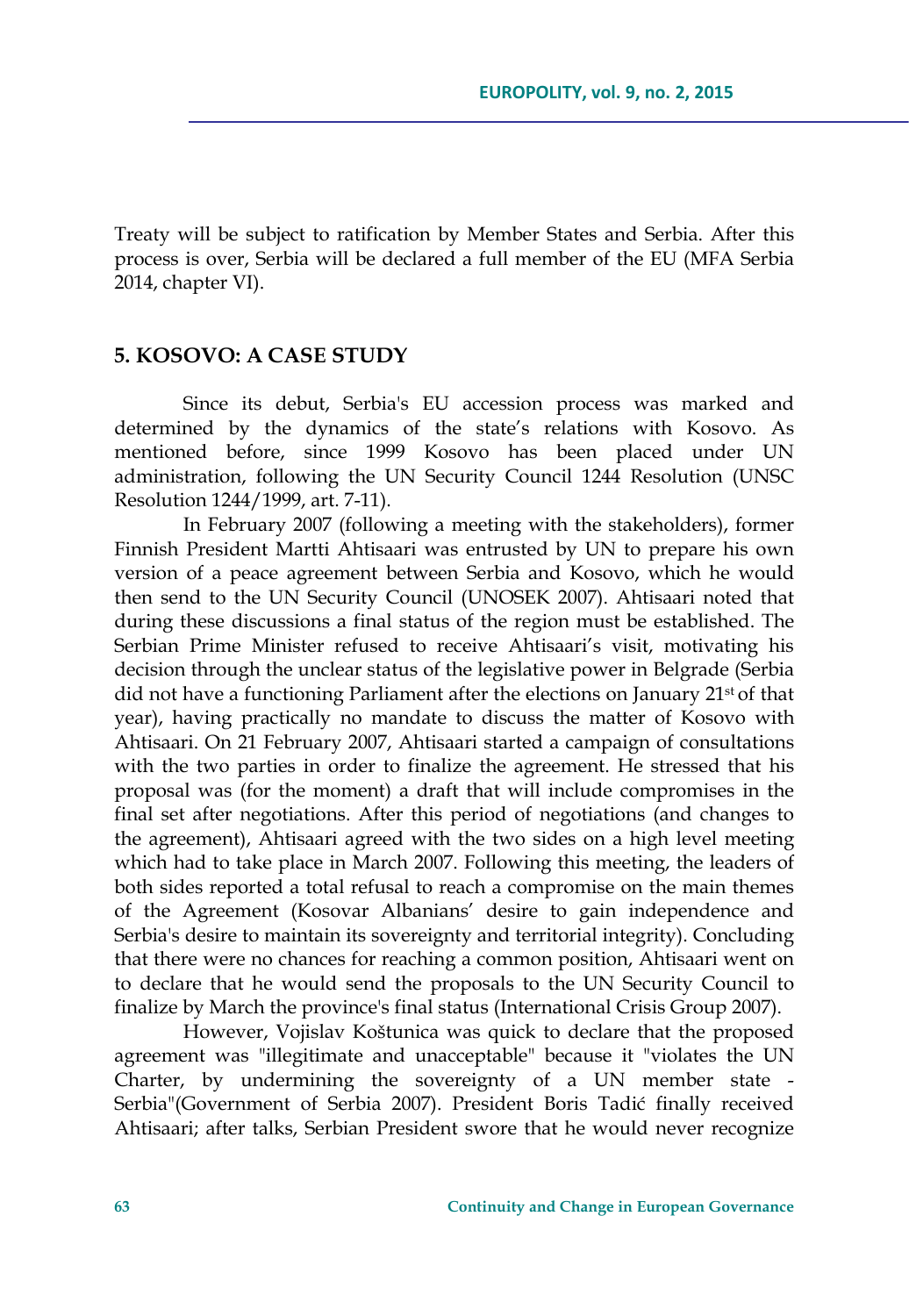an independent Kosovo. Serbia's Foreign Minister warned that "it is now necessary to avoid an imposed solution that would lead to transforming Serbia into a "factor of instability" (Government of Serbia 2007). Nevertheless, US officials declared that Ahtisaari's proposal was "fair and balanced" (US State Department 2007), while EU leaders concluded that the proposal was "built on approximately twelve months of direct talks between Pristina and Belgrade" (German Presidency of the EU 2007). According to the International Crisis Group, the implementation of Ahtisaari's Comprehensive Proposal for the Kosovo Status Settlement (as the agreement was officially called) would pose significant challenges. The think-tank also noted that decentralization was the key to peaceful transition. The Ahtisaari Proposal was seen as wisely ambiguous with regard to the powers and duration of the EU mission that will oversee this settlement, ensuring that the international community will retain the final word in Kosovo through its formative years of statehood. Although acknowledging the strong support for the use of the plan as base for the adoption of a resolution, the International Crisis Group recognized the importance of unity when it came down to positions assumed by UN Security Council, in order to avoid a Russian veto (International Crisis Group 2007, 1-3).

In early 2008, Kosovars were determined to declare their independence. That decision came amid the tenth anniversary of the conflict with Serbia. The population of the region based itself on the inability of US President Bush to engage in a new international campaign (in 2008, Bush's term would end leaving him little time of manoeuvre in international politics), and also on the important positions in which two of the former SFRY republics were to be found<sup>1</sup>. Most likely, the decision to declare independence was postponed after presidential elections in Serbia (in order to avoid offering a new campaign topic to the nine registered candidates). On February 17<sup>th</sup>, 2008 the Parliament of Kosovo proclaimed the independence of the province, issuing the following statement (Parliament of Kosovo 2008):

"We, the democratically elected leaders of our people, hereby declare Kosovo to be an independent and sovereign state. This declaration reflects the will of our people and it is in full accordance with the recommendations of UN Special Envoy Martti Ahtisaari and his Comprehensive Proposal for the Kosovo Status Settlement. We declare

<sup>&</sup>lt;sup>1</sup> Slovenia held the Presidency of the European Council at that time, while Croatia had voting right within the United Nations Security Council as one of the 15 non-permanent members, elected by rotation.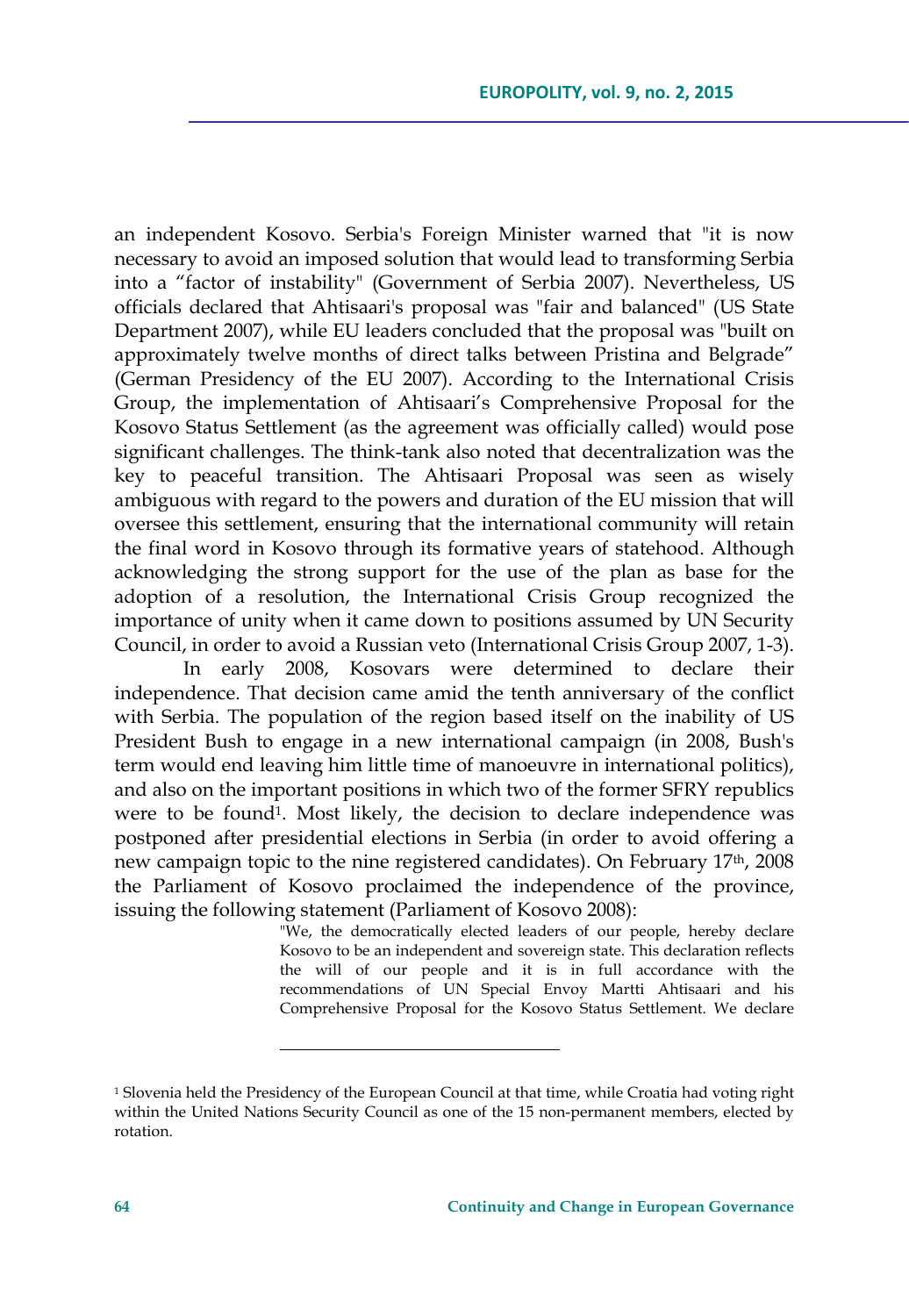Kosovo to be a democratic, secular and multi-ethnic republic, guided by the principles of non-discrimination and equal protection under the law."

The declaration was adopted by unanimous vote (with the presence of the majority of required quorum: 109 members). Eleven MPs representing the region's Serb minority boycotted the voting procedure, while other minority representatives participated in the vote (Parliament of Kosovo 2008).

108 of the 193 UN members have recognized Kosovo's independence (as of May 2015), the main challengers being Russia and China (permanent members of the UN Security Council), but also their traditional allies (India, Venezuela, Cuba, DPR Korea, etc.). The Russian Foreign Ministry issued a statement according to which through the declaration of independence, Kosovo violated Serbia's sovereignty, the UN Charter, UN Resolution 1244/1999, and other international agreements. Russia declared their support to Belgrade, demanding the restoration of territorial integrity of Serbia (MFA Russia 2008). On the other hand, China refused to accept the declaration of independence, noting that it seeks to respect the territorial integrity of Serbia (B92.com 2009). The positions of the two countries thus assumed (and maintained until present day), leave little chance that any UN resolution on Kosovo recognition would be adopted, given that Russia and China have the right to "veto" within the United Nations Security Council. This again raises the issue of reform of this international institution, a necessary and long awaited one, especially by states like Germany or Japan (who recognized Kosovo). The reform would entail a reorganization of the Security Council by adding permanent members and eliminating the right of veto. This process would lead to a redistribution of spheres of influence in the process of dialogue and negotiation, a situation that could prove favourable to Kosovo (by increasing pressure on states like Russia or Brazil for accepting independence, reorganization of poles of influence in the negotiation process or the removal of the main obstacle that stand in the way of a favourable resolution for the Albanian province – the veto right).

A special case is that of the EU. Like other international organizations, the EU lacks the legal power to recognize a state. Most Member States have recognized Kosovo, but in order to establish a common foreign policy towards Kosovo, the approval of all Member States is required, a situation that is currently inexistent. In February 2008, EU officials said they had "taken note" of the decision of the Kosovo Parliament (EU Observer 2008).

At the time of declaration, 23 of the 27 EU Member States have recognized Pristina's decision. The refusal came from five countries: Cyprus,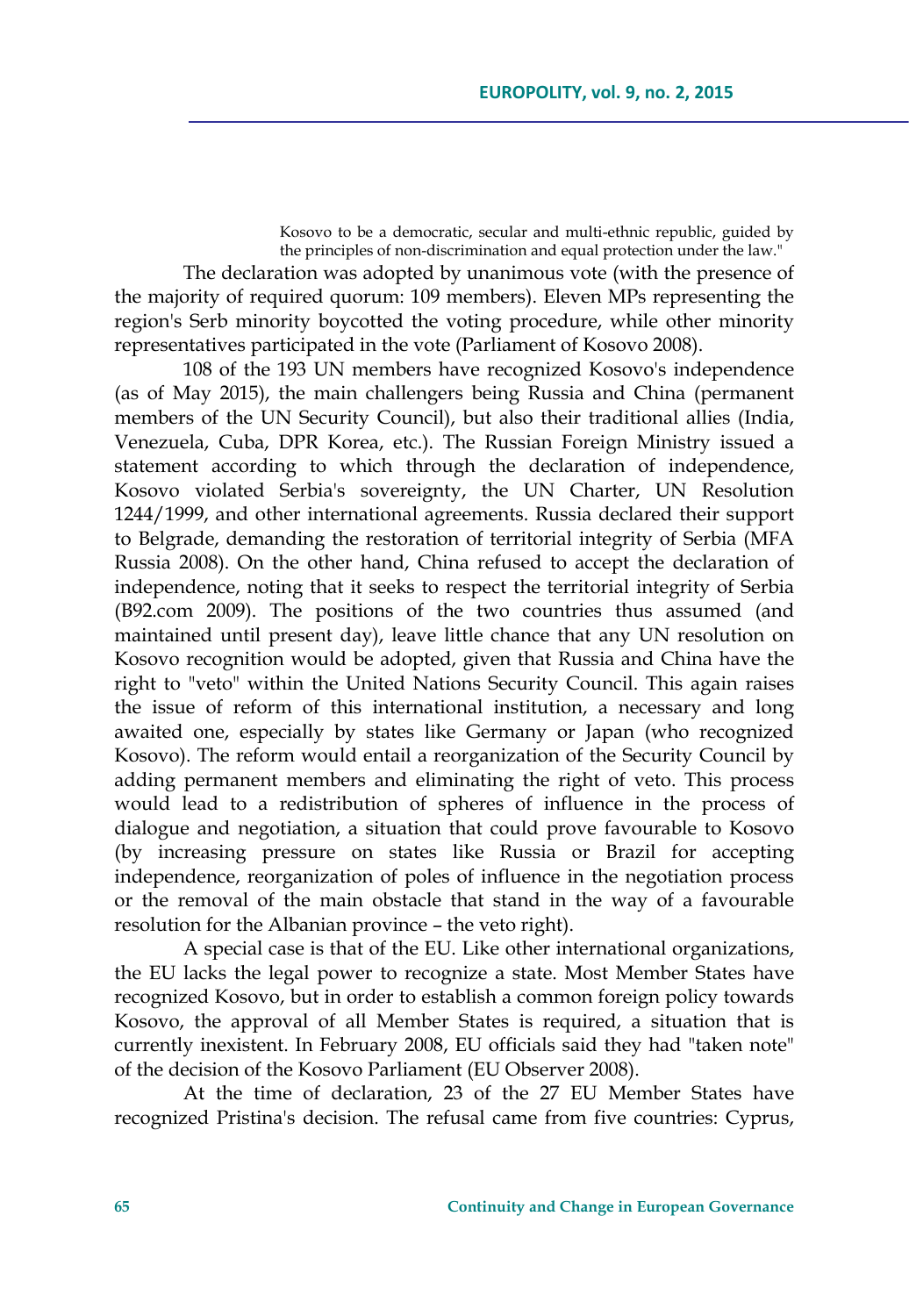Greece, Romania, Slovakia and Spain, each motivating the decision in a different manner:

- Cyprus: the Foreign Ministry mentioned in 2008 that "Cyprus will never recognize a unilateral declaration of independence, which is outside the framework of the UN" (B92.com 2008). President Dimitris Christofas confirmed in March 2008 the decision not to recognize Kosovo's independence out of respect for the territorial integrity and sovereignty of Serbia. He said that "the only thing Kosovo and Cyprus have in common is that the principles of international law and the fact that UN decisions are constantly violated," adding that "the territorial integrity, sovereignty and independence of Cyprus and Serbia have been violated in the most brutal manner as possible" (B92.com 2008). The decision of the authorities in Nicosia has so far remained unchanged. The position assumed by the Cypriot state is clearly linked to the unclear status of the northern area of the island (occupied by Turkey in 1974 and proclaimed "Turkish Republic of Northern Cyprus", recognized internationally only by Turkey).
- Greece: has taken a neutral stance on the declaration of independence. After an analysis of the Ministry of Foreign Affairs, Greece took the decision not to recognize Kosovo independence, arguing that it violates the territorial integrity of Serbia (Kosovo Young Europeans 2010). Although this decision has remained unchanged so far, Greece has opened a liaison office in Pristina, facilitating communication with Kosovo (MFA Kosovo 2014a).
- Romania: the Parliament decided by vote not to recognize Kosovo's independence; the only support came from UDMR party, representing the Hungarian minority in Romania, in search of recognition of Transylvania's autonomy (Reuters 2008). The Parliament's position was supported by the Government and the Presidential Administration, while the following statement of President Traian Băsescu was recorded: "territorial partitions are unacceptable, regardless of the explanations that come in their support" (The Sofia Echo 2009). Up to now Romania's position remains unchanged. However, there are signs of Bucharest and Pristina normalizing relations such as Romania's decision to open a liaison office in Pristina, facilitating communication between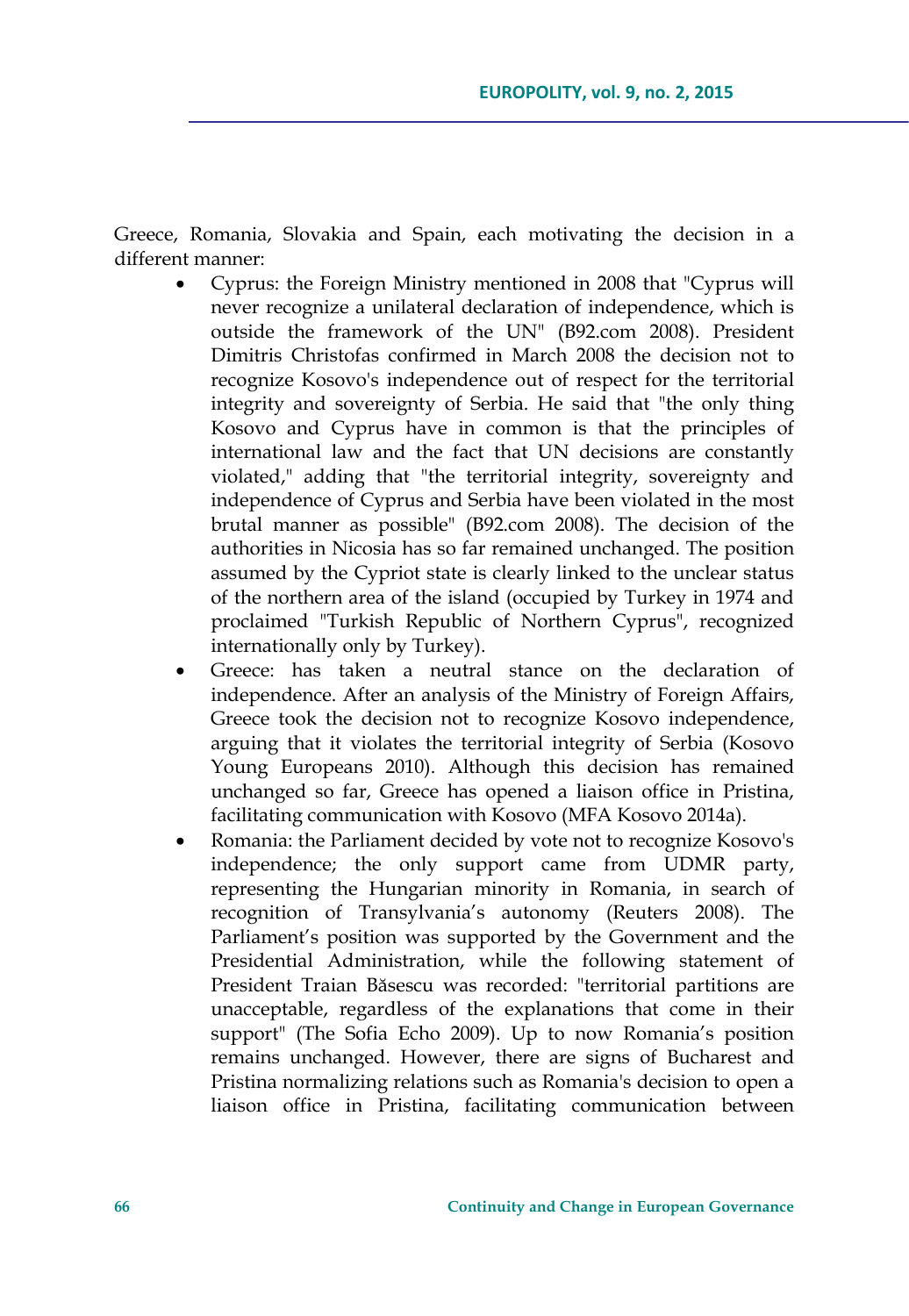Romania and Kosovo (MFA Romania 2014) or the decision of Bucharest to recognize Kosovar passports (MFA Kosovo 2014b).

- Slovakia: Bratislava's reaction was largely that of rejection of the declaration. The Foreign Minister said that there's a need to analyze the situation. Meanwhile, the Deputy Prime Minister replied that Kosovo's decision, taken without Serbia's approval, is a flagrant violation of international law, which could set a precedent. Reacting to that statement, specialists from Bratislava explained that the situation of Albanians in Serbia is totally different from that of the Hungarian minority in Slovakia (The Slovak Spectator 2008). However, in 2009, the authorities in Bratislava admitted that the process started by Pristina is irreversible. After Serbia-Kosovo relations improvement, former Prime Minister Iveta Radičová said that there is no reason for not recognizing Kosovo's independence, a position assumed by the new Slovak president, elected in 2014, Andrej Kiska (Nationalia 2014).
- Spain: is the only Western country that has refused to recognize Kosovo's independence. While acknowledging that the decision opens a new chapter in Kosovo talks between Belgrade and Pristina, Foreign Minister Miguel Moratinos maintained his position, noting that Kosovo's independence violates Serbia's sovereignty and territorial integrity, constituting a dangerous international precedent (20minutos 2010). Although this seems a bizarre statement, the precedent Moratinos referred to could affect Spain, where two of its autonomous regions (Catalonia and the Basque Country) are campaigning for independence. A possible "loss" of Catalonia (through the application of a "Kosovo precedent"), for example, would seriously affect the Spanish economy, significantly dependent on Catalan contribution. Nevertheless, Moratinos said that the situation would change in case of a revocation of the UN Resolution 1244/1999 (which would lead to changes in the province's status).

Thus, a certain diversity can be identified when it comes to the external policies of the EU member states, Although being encouraged even by the EU's motto ("unity in diversity"), this principle now acts as an obstacle to the favourable development of EU-Serbia relations. This diversity will have to be harmonized with the EU's enlargement policy in the Western Balkans, in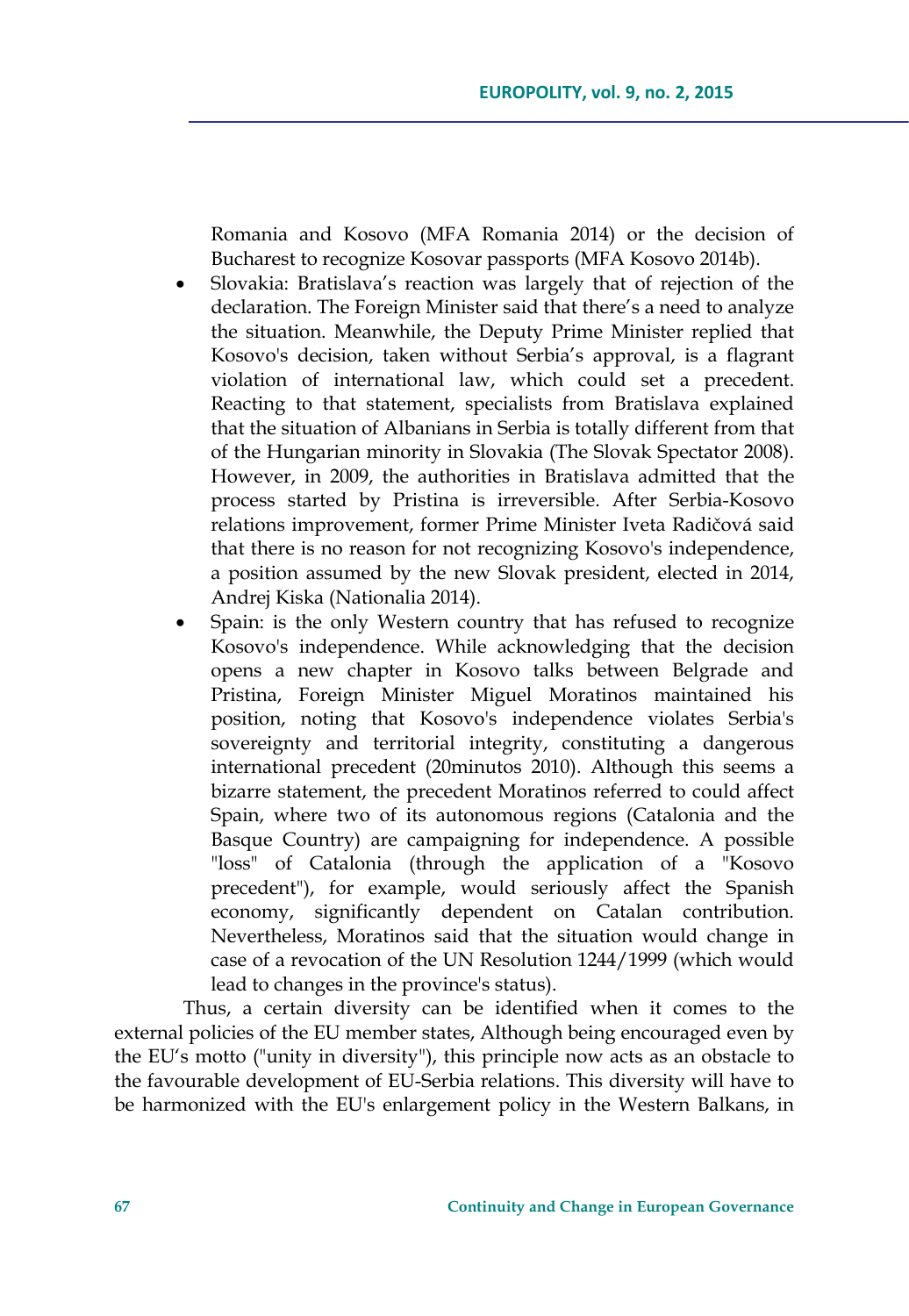order to maintain a climate of stability and ensure a fluid and consistent European path for states in the region.

Although the European Parliament (EP) has no authority when it comes to managing the organization's foreign policy, in 2008 (during an interparliamentary meeting attended by representatives of Kosovo's Parliament) it accepted Kosovo's declaration of independence (Blic 2008). On February 5th, 2009 the European Parliament adopted a resolution (424 votes for, 133 against) designed to encourage EU member states to recognize Kosovo. According to the resolution, the idea of partition of Kosovo along ethnic criteria was rejected (European Parliament 2009, section E, art 1-6). The resolution was welcomed by representatives of EULEX in Kosovo, but was flatly rejected by Slovakia and Spain (B92.com 2009). In 2010, a new resolution was adopted by the EP, urging all member states to recognize Kosovo's independence in order to facilitate international recognition. The resolution called on Member States to adopt a common position on the EU's relationship with Kosovo (European Parliament 2010, section E, pct. 1-5). Finally, a third EP Resolution was adopted, calling on the five contesting Member States to recognize Kosovo (European Parliament 2012, section I).

After the EU's reaction, it became clear that Kosovo would develop its own relation with the organization, independent from that of Serbia. On October 10<sup>th</sup>, 2012 the European Commission declared (following a feasibility study) that there are no legal obstacles to the eventual signing of a Stabilisation and Association Agreement with Kosovo, because this approach does not require full sovereignty of the state entity. Therefore, the Commission recommended that same year the start of negotiations for signing the Stabilisation and Association Agreement with Kosovo. The only condition imposed by EU institution was for Kosovo to make progress in four areas of interest: rule of law, public administration, protection of minorities and trade (European Commission 2012, para. 4). On October 15th, 2012, Kosovo's Prime Minister, together with the Ministerial Committee for European Integration approved the list of tasks to be fulfilled, to start negotiations on signing a Stabilisation and Association Agreement (Government of Kosovo 2012).

European Commissioner for Enlargement, Štefan Füle, declared that by spring 2013 the Commission will report on the progress made by Kosovo. Following the Brussels Agreement, which facilitated relations between Serbia and Kosovo (where the two sides pledged not to interfere in each other's European course), the EU Council recommended the start of negotiations for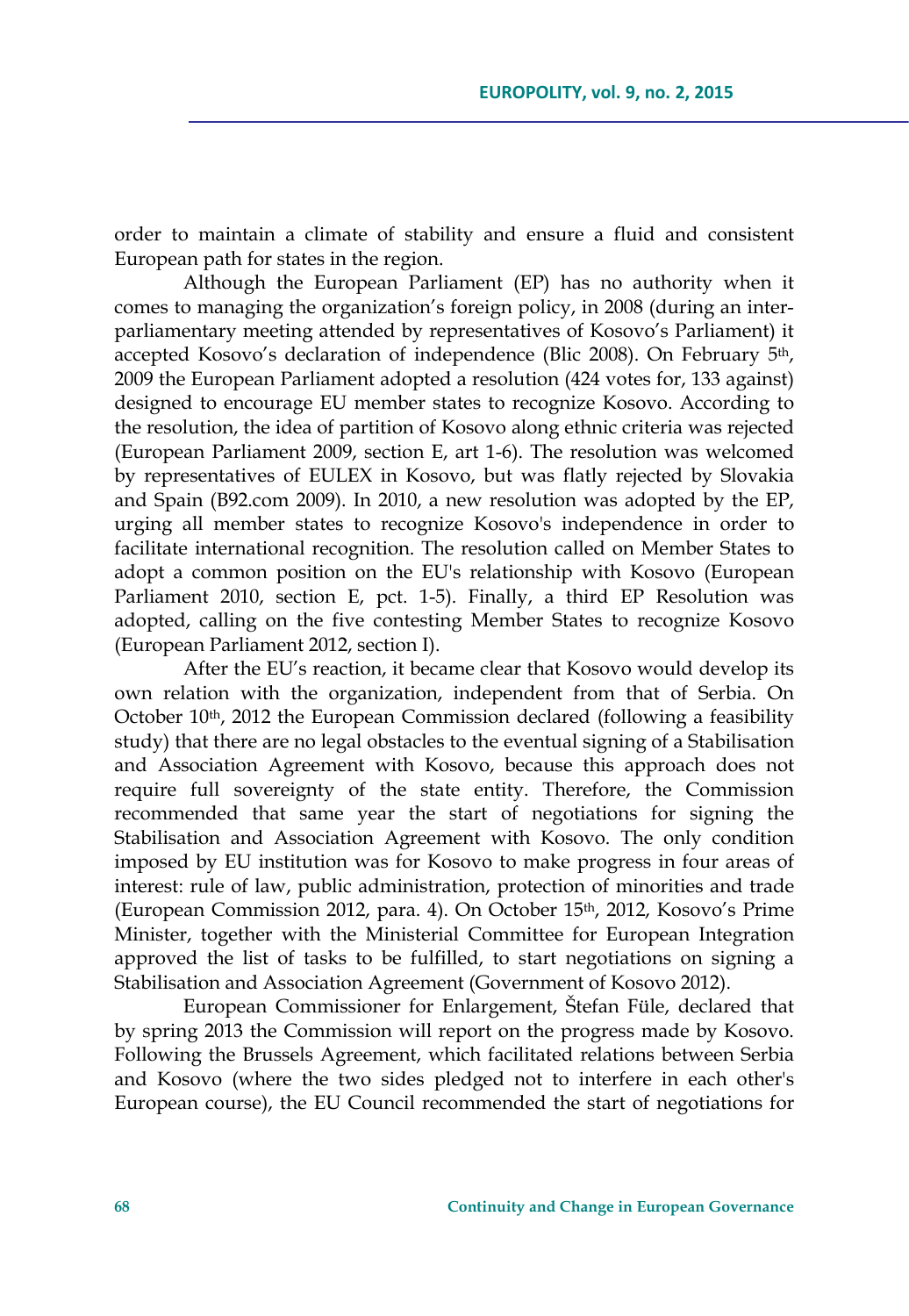signing the Stabilisation and Association Agreement EU and Kosovo (European Commission 2013a).

On October 28th, 2013, the negotiations for the signing of the agreement were officially launched; they were concluded on May 2<sup>nd</sup>, 2014. In June of that year, Štefan Füle declared that Stabilisation and Association Agreement could be signed by the spring of 2015, as the Serbia-Kosovo relations improved (Tanjug 2014). Eventually, the agreement was signed on October 27<sup>th</sup>, 2015, being expected to enter into force by the first half of 2016 (European Commission 2013b). As it is the first to be signed after the entry into force of the Lisbon Treaty, the Stabilisation and Association Agreement between Kosovo and the EU will no longer need to be ratified by each member state (the member states not being any more a party individually), thus facilitating the process of entering into force (European Commission 2015b).

An important role throughout Kosovo's history (both until 2008 and after the declaration of independence) was that of its relation with Albania. When Kosovo declared its independence from Serbia on February 17<sup>th</sup>, 2008, Albania was one of the first countries to officially recognize the new republic. On August 18th, 2009, Albanian Prime Minister Sali Berisha said that "there should be no customs administration between the two countries" and that citizens of Albania should not "allow Albania and Kosovo to perceive each other as foreign countries" (SETimes 2009). The reaction was received with anger and indignation by Serbia's authorities (SETimes 2009). Serbia's fears towards the possible independence of Kosovo are mainly related to the possibility of an eventual annexation of Kosovo by Albania as part of a comprehensive process of creating "Greater Albania", a process that started at the end of World War II and which drew attention to both Albania's neighbours (Serbia and Greece showing deep concern over the territorial aspirations of Tirana) and the "powerful states of Europe" (Bogdani and Loughlin 2007, 230-231). Such a process has been described by experts from International Crisis Group as a potential source for a new conflict in the Balkans in terms of similar aspirations of Serbia (in 1992-1999) and Croatia (International Crisis Group 2007, 5). A Greater Albania (described as "Ethnic Albania" by Tirana authorities) would constitute a new challenge on the world diplomacy scene, opening a potential 'Pandora's Box', given that both Serbia and Bulgaria (Savich 2011) have expressed or manifested expansionist tendencies in the region. However, the Ahtisaari Plan mentioned the adoption of a multi-ethnic "Kosovar" identity (rather than an Albanian one) as a condition for the region's independence. However, a survey showed that 75%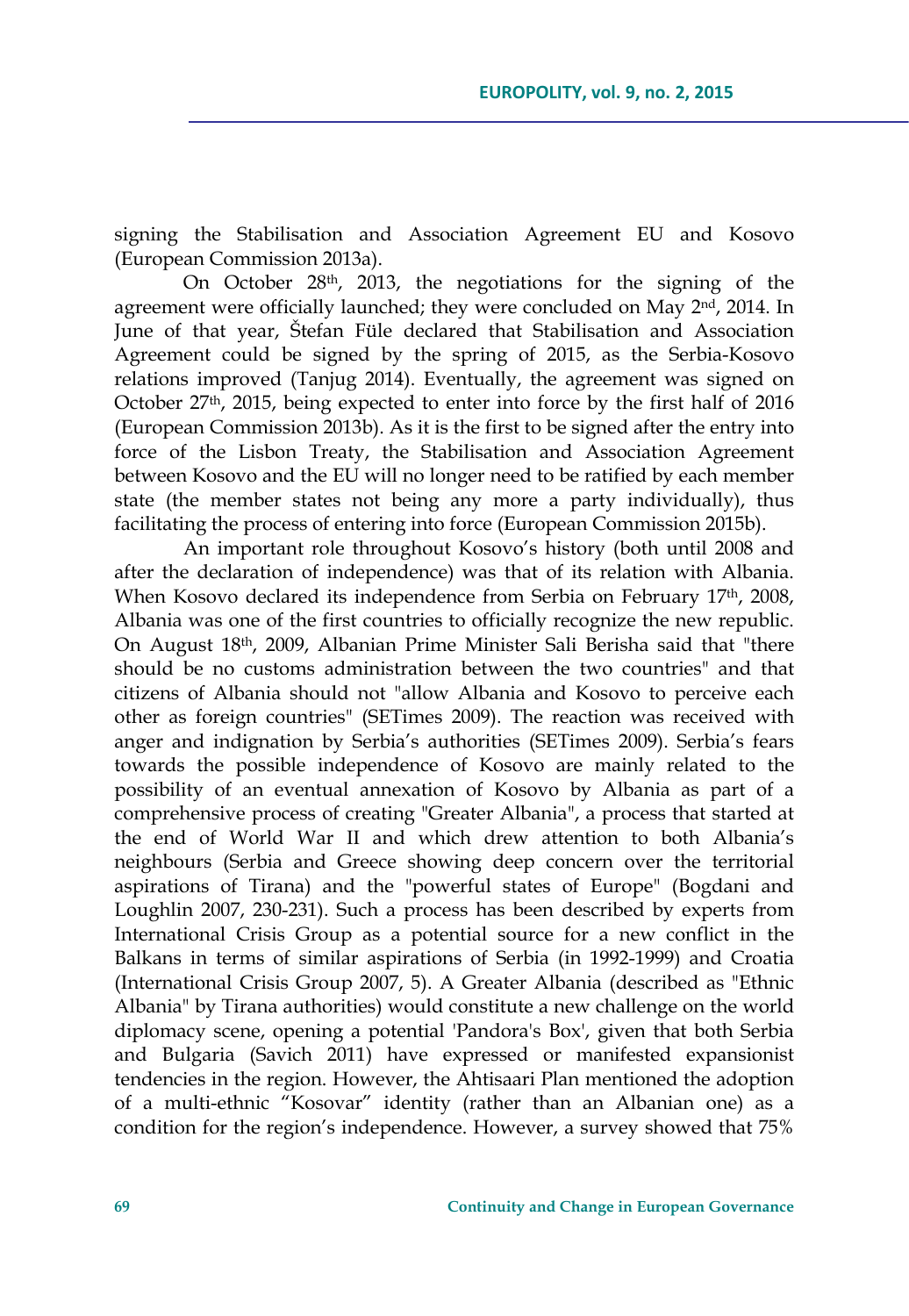of Kosovo Albanians would prefer to live together with Albanians in Albania, under a unified state. The same support was observed in Albania, where 68% of citizens would opt for unification of Albania with Kosovo (Mabry *et al*. 2013, 182). Nevertheless, a *de jure* unification prior to full accession of the two entities might take decades and is impossible due to constitutional obstacles and opposition of international actors (Kalemaj 2014, 36-37). With regards to the future of the Albania-Kosovo relation in the next twenty-thirty years, Ilir Kalemaj analyses four possible scenarios, based on the relation between the two entities and their EU membership status (Kalemaj 2014, 29-ibid):

- Kosovo and Albania borders become gradually irrelevant as part of the EU if both are integrated at that stage. Ilir Kalemaj projects that "for Albania, the prospect of membership, if due reforms are undertaken and laws properly implemented, thus constituting the rule of law, can be as early as 2022-2023", whereas Kosovo's prospect of membership can be as early as 2030. Therefore, this scenario is considered to be "the most probable one" only when it comes to analyzing the relation on a long term perspective.
- Albania and Kosovo are part of one of the following regional forums: CEFTA, Balkan Union, Balkan Benelux, etc., but only one of them, most probably Albania, is part of the EU in the next ten years or so. This situation would transform the relation between Albania and Kosovo, making it clearly asymmetrical on the shortterm. If Albania would benefit from the EU-member status, being able to access structural funds and develop its own economy, Kosovo would have to wait for a development of its relation with Serbia in order to become member of at least the aforementioned regional forums, without restrains.
- Albania and Kosovo realize a *de facto* unification before accession in EU. Kalemaj considers this scenario an unlikely one, although being claimed by nationalists from both sides of the border (political parties like Vetvendosje from Kosovo or PDIU in Albania). A *de facto* unification would culminate in either a free market zone, a custom union or a fully integrated economic zone, before or after EU accession for the two entities, depending on political willingness and geopolitical circumstances.
- Albania and Kosovo operate as functional countries without any projected unification of any kind, where Albania joins the EU, with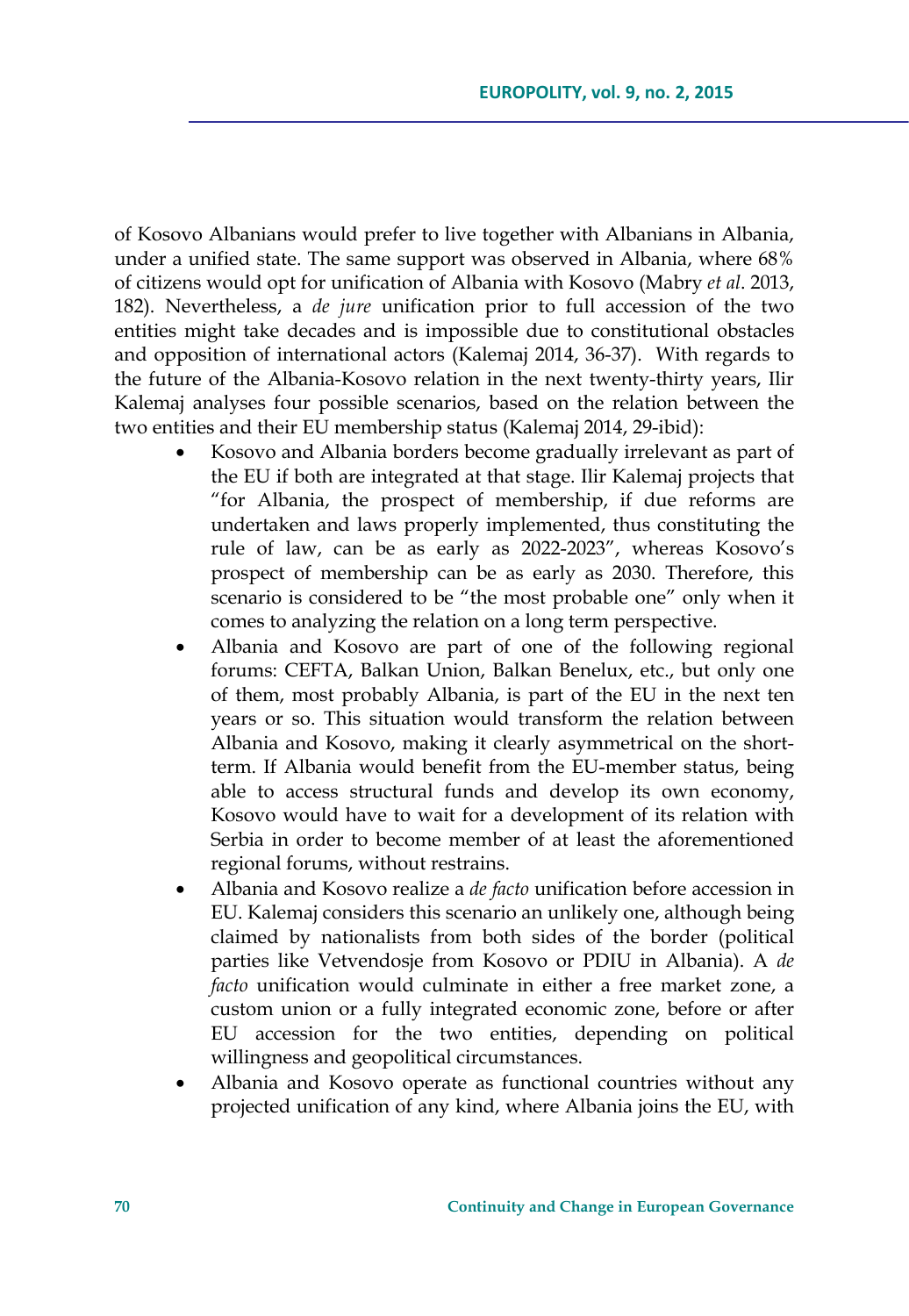Kosovo still to conclude its state-building process. Kalemaj sees this scenario as the most probable one, anticipating that Albania will join the EU by 2022-2023 (as it already received candidate status), with Kosovo having to wait until at least until 2035-2040 for that to happen, "unless there is a change of plans and the region is integrated in the block". Kalemaj expects Albania to start negotiations on chapters, as it already received the "reform plan" form the EU. The author states that due to the recently decided five-year enlargement postponement, Albania will not be able to join the organization sooner than 2019, while Kosovo will have to deal with issues such as state-building in order to obtain the legal right to apply for membership. This position contradicts the expectations of Kosovo officials (i.e. former Minister of Foreign Affairs Enver Hoxaj) who stated that Kosovo will join the EU by 2024 (MFA Kosovo 2014).

Though it may seem that Albania's role in Serbia's EU path is insignificant, its cultural and historical ties to Kosovo play an important part in the Western Balkans' European integration process. Albania's relation with Kosovo can be thus analysed (more than just the mere analysis presented in this paper) as an evolutionary model of the region in the context of EU enlargement process.

Despite their EU neighbourhood processes being conducted separately, Serbia and Kosovo still maintain a state of unrest, determined by the bizarre dynamics of the relationship. Although Kosovo has expressed a clear desire to move closer to the EU, it remains to be seen how the five states contesting Kosovo's independence will be persuaded to accept the reality. Although apparently their relationship with Serbia is the main reason cited by these states, internal tensions between the ethnic majority from these states and minorities who aspire to greater autonomy (and in some cases even independence) can maintain this state of uncertainty for a long time. Thus, if Greece (a traditional partner of Serbia in international relations arena) could be satisfied only by a sessions of tripartite talks (Greece-Serbia-EU), the question remains tricky in the case of other states. In Romania, the members of the Hungarian minority (in search of recognition of Transylvania's autonomy) said that recognizing Kosovo's independence could be used as a model for Transylvania (Szekler National Council 2008). The situation is the same in Slovakia, where the Hungarian minority advocates for extension of rights and a wide autonomy of the region that forms the border with Hungary. Instead,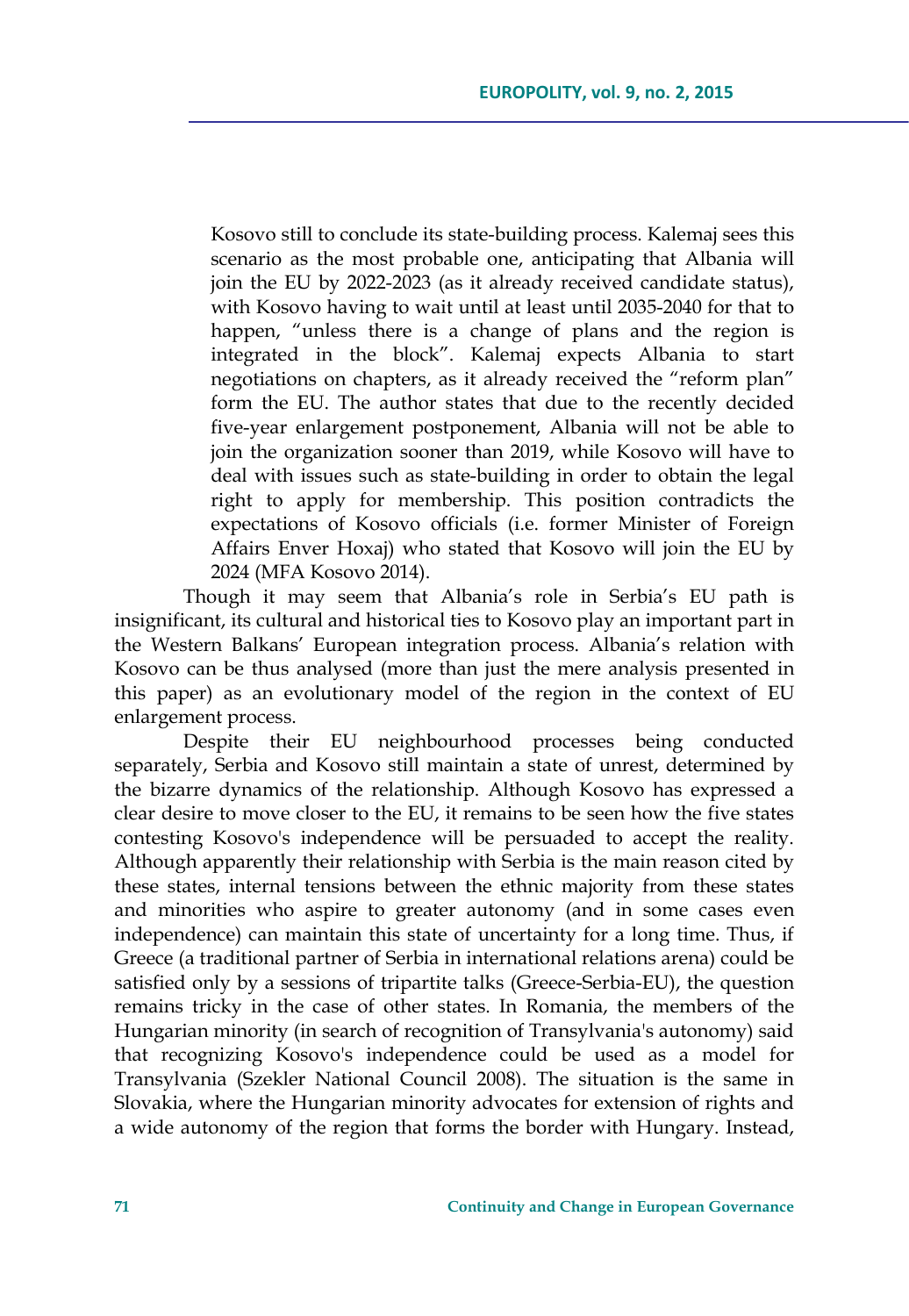Cyprus is a subject already under review, Kosovo's independence representing an opportunity to extend the negotiations with ethnic Turks to solve the above mentioned local territorial problem. Finally, Spain is a clear example of how central authorities wished to ignore the political changes at the international level, leaving the "door closed" to claims carried out by the autonomous regions (with a complex ethnic composition).

In the current context of European security policy, Kosovo has been perceived by most opposing states (whether EU members or not) as a dangerous precedent that could be used by various minority entities within those states to obtain autonomy or even independence. This approach was most recently used by Russia. Although in 2008 the Russian representative to EU declared that Kosovo's independence "would create a serious negative precedent in terms of international law" (Financial Times 2008), the Russian state used the very same "precedent" as a mean to recognize the independence of Crimea (an autonomous republic within the independent state of Ukraine), which in March 2014 held a referendum for independence, a ballot that was contested and not recognized by Ukraine (as it is contrary to the Constitution of Ukraine 1996, art. 1 and art. 73) and the international community. The Venice Commission concluded that "circumstances in Crimea did not allow the holding of a referendum in line with European democratic standards. Any referendum on the status of a territory should have been preceded by serious negotiations among all stakeholders", stating that "such negotiations did not take place" (Venice Commission 2014, Conclusion). Unlike Kosovo, where the decision has received wide popular support (since the 90s), being challenged only by the Serb minority in northern Kosovo, Crimea's decision to secede from Ukraine and join the Russian Federation is easily contestable just by analyzing how the referendum was held. Besides the fact that there were no consultations between stakeholders (supporters versus opponents of the independence), the elections in Crimea were widely criticized for the overwhelming presence of military (and paramilitary) in and around polling stations, but also for the non-existence of a possibility for Crimea to maintain the status-quo (the voters had to choose between independence and joining Russia). Also, Kosovo's decision didn't come as a result of pressure applied by a third state, while the referendum in Crimea was organized under the influence of Moscow (both at a statement level and through the deployment by Russia of "peacekeeping forces", which hindered the work of the Ukrainian administration in Crimea).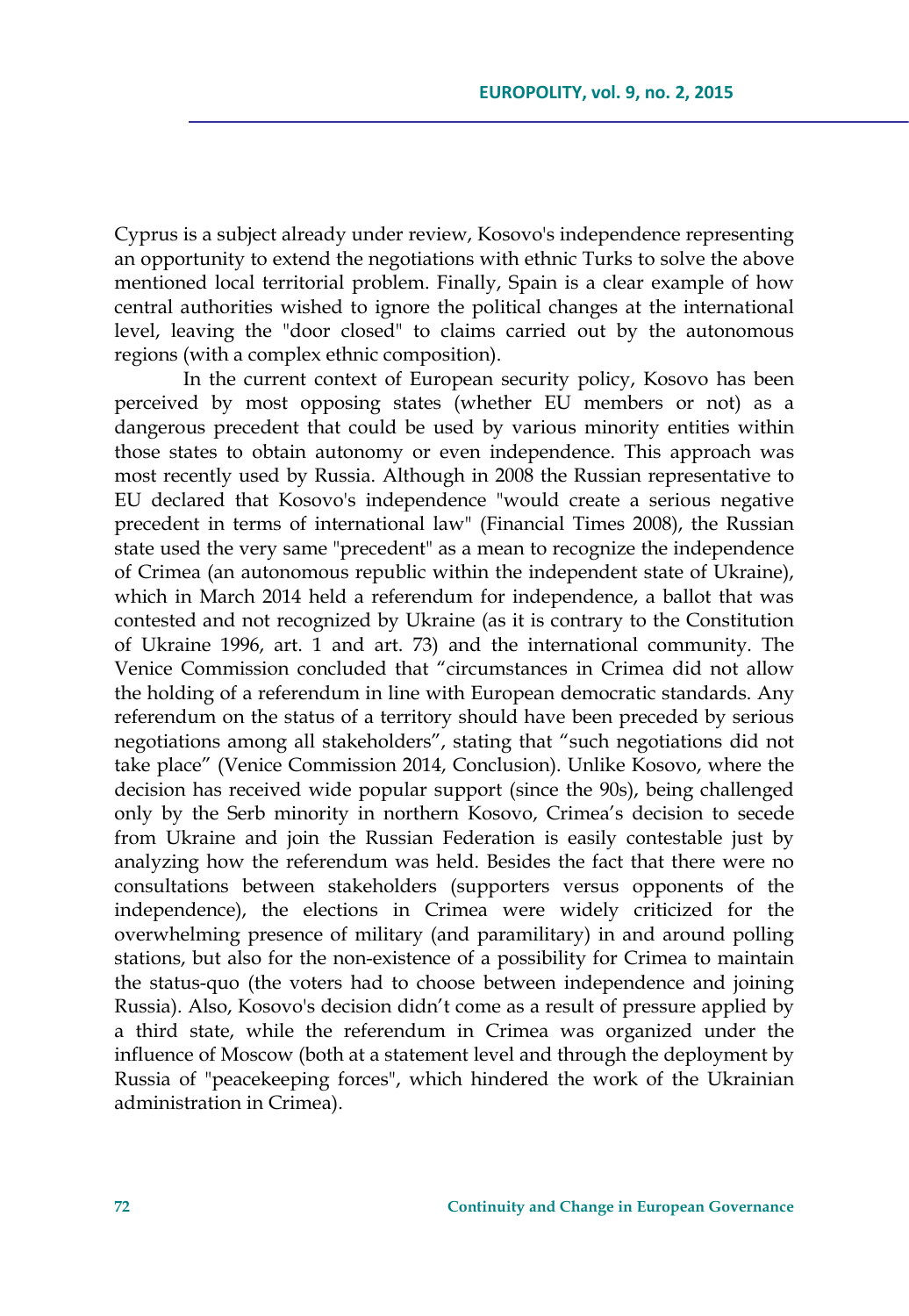On this issue, Hajrudin Somun, former ambassador of Bosnia-Herzegovina in Turkey elaborated a short comparison of Crimea and Kosovo, concluding that for several reasons, the two political entities are rather different when it comes to the manner in which their status should be approached (Today's Zaman 2014):

- Kosovar Albanians were subject to Milošević's genocidal intent, seeking refuge in neighbouring countries. On the other hand, Crimean Tatars were never threatened or attacked by Ukraine's administration or military.
- Kosovo was part of Serbia, but the Albanian majority that inhabited the province lost all its rights and local institutions during Milošević's regime. In Crimea the situation was different: after gaining independence from the USSR, Ukraine did not strip Crimea's Russians of their rights. On the contrary, they received the right to self-govern the region (Crimea became the only Ukrainian province with the status of autonomous province);
- Kosovar Albanians did not receive any support or interference in their fight for independence. In Crimea's case, Russia sent  $\sim 16,000$ troops to Crimea before the referendum for the province's secession. Also, during the war in the '90s Albania did not enter Kosovo, nor did Kosovo ask for accession to Albania.
- Kosovo will remain significant only for the Balkan region and Serbia (as an important part of their history, due to the role played by the region during the Ottoman rule). If before 2000, Kosovo was a leading international issue, now the tone is slightly appeased. On the other hand, Crimea played for centuries a strategic role for Russian, Ottoman and other European empires. Now, though the geopolitical map has changed, the region still poses an interest for Russia and it's perceived as a major pawn in the battle between East and West (in Europe and not only).

The view that the two political entities are different (when it comes to reason and means of secession) is not general accepted. Luca J. Uberti states that "there is little contextual difference between Kosovo's and Crimea's secession claims: whatever their moral and political merits, both are made against a constitutional backdrop that asserts territorial integrity, and more or less explicitly proscribes secession" (Open Democracy 2014). Also, the role played by foreign powers is quite similar: neither NATO (in Serbia) nor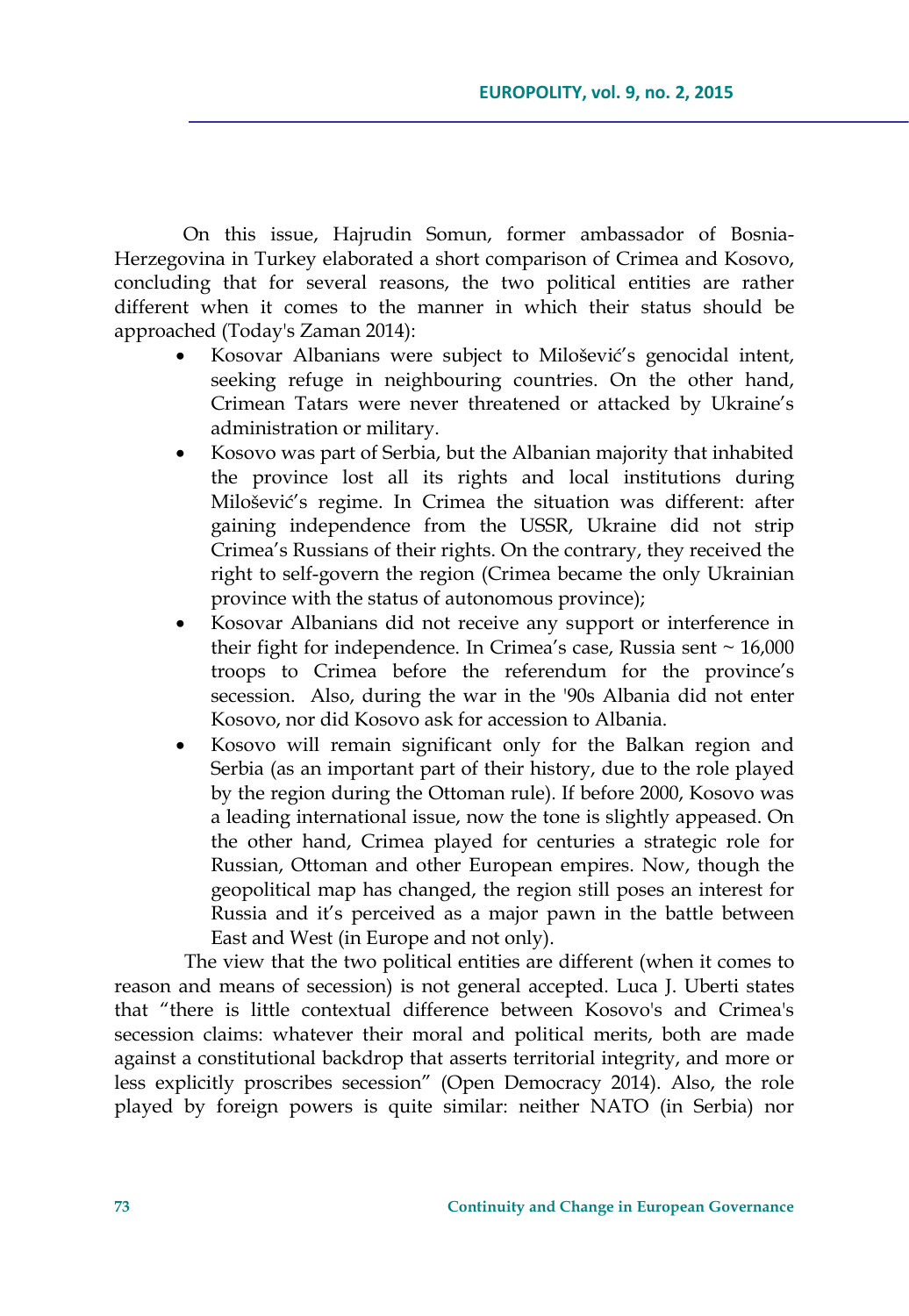Russian (in Crimea) interventions were authorized by the UN Security Council; in both cases, although it followed a multilateral process of conflict mediation, the military action itself was unilateral (Open Democracy 2014).

In terms of perspective, the situation in Kosovo has been clearly defined by Western leaders. German Chancellor Angela Merkel declared in 2014 that the decision to recognize Kosovo does not violate international law, while Crimean referendum organized at the request of Moscow, constitutes a breach of international law, through the rapidity of the decision to organize the ballot, lack of appropriate training and rejection of foreign observers (EU Observer 2014).

The Kremlin authorities' position on Kosovo's status remains ambiguous until now; while not accepting to recognize the province's independence, they are obviously using it as a means of legitimizing the decision taken (under pressure) by the Crimean population (Kremlin 2014). Thus, it can be said that Russia would continue to apply a double standard with respect to the status of Kosovo.

#### **6. CONCLUSIONS**

This paper aimed to underline the challenges faced by Serbia as a candidate for accession to the European Union. As opposed to the case of former candidate countries in the region (Romania or Slovenia) the local and regional particularities transform Serbia's negotiation process. Whether the international community and current scholars accept it or not, the wars for the breakup of Yugoslavia still persist as a burden for the hopeful countries of the Western Balkans. The multiple issues rose by the events in the '90s (a consistent relation with the ICTY, a functioning rule of law, respect of human rights, with emphases on minority rights, economic and social reconstruction) are still recurrent in the process of negotiation.

The legacy of Milošević's regime does not pose a serious burden just for Serbia, but in this case it is important to demonstrate the ability of a former isolated state to rejoin the international community as a respected and respectful member. Being able to demonstrate that "there is life after Milošević" was an essential part of the negotiation's debut. In the decade that followed the wars of the 90s, FRY, then Serbia-Montenegro (2003), became actively involved in promoting their interests by participating in a series of summits (Biarritz-2000, Zagreb-2000, Thessaloniki-2003), all designed to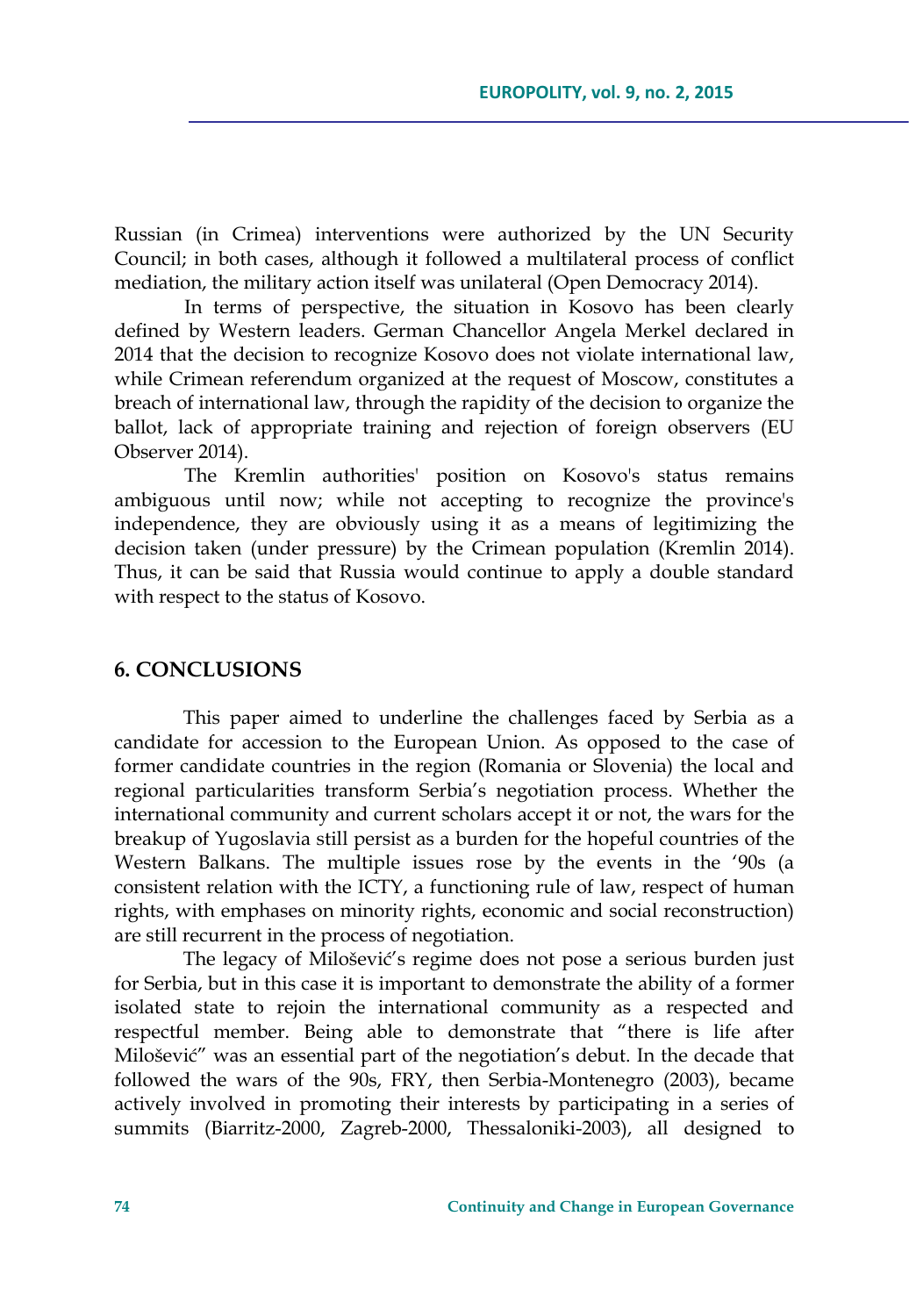confirm the European course of the former Yugoslav state. This was just the beginning of the road for Serbia, whose administration and political leadership managed to improve relations with the EU in less than a decade, when the country was granted candidate status.

Although the accession process is essentially an administrative one, its implementation largely depends on the political will of European leaders (both those at national level and those who lead the main EU institutions). Thus, in 2014, with the appointment of Jean Claude Juncker as head of a new European Commission, the enlargement process has been placed in a "waiting state". Currently Serbia wishes to join the EU in 2020, a realistic perspective, given the progress reached in the main areas of interest and the openness proven by Belgrade in the negotiations on Kosovo's status.

With regard to the geopolitical aspects that hold back Serbia's negotiation process, the dynamics of the Serbia-Kosovo-EU relation represent the main issue approached by the current paper. Since the declaration of independence, the political status of Kosovo has been the source of new diplomatic tensions between Belgrade and EU representatives. This decision also raised tensions between EU Member States, five of them refusing to recognize Kosovo's independence. These countries are in a delicate situation at least, being forced to choose between compliance with international law (and the principle self-determination of peoples, which themselves were formed on) and increased internal pressures, coming from ethnic groups that advocate for widening rights, autonomy or even independence. Their official reaction places raise the question of the relation between Serbia and the recognizing countries as well as the relation between Kosovo and the contesting countries, in the eventuality that they will decide to recognize its independence, at a given moment. This diversity, currently manifested in the external policies of the EU Member States, is also acting as an obstacle to the favourable development of EU-Serbia relations. It is clear that the five contesting Member States will maintain pressure on EU, forcing the organization to prevent the implementation of a coordinated foreign policy. But this internal diversity will have to be at some point harmonized with EU's expansionist approach in the region of Western Balkans, all in order to maintain a climate of stability and ensure a fluid, consistent European path for states in the region.

The complexity of Kosovo's decision from 2008 still remains a topic of discussion among specialists in international relations. It is not just the impact on Serbia and the EU accession process that must be taken into consideration, but also legal aspects such as the creation of a "Kosovo precedent", which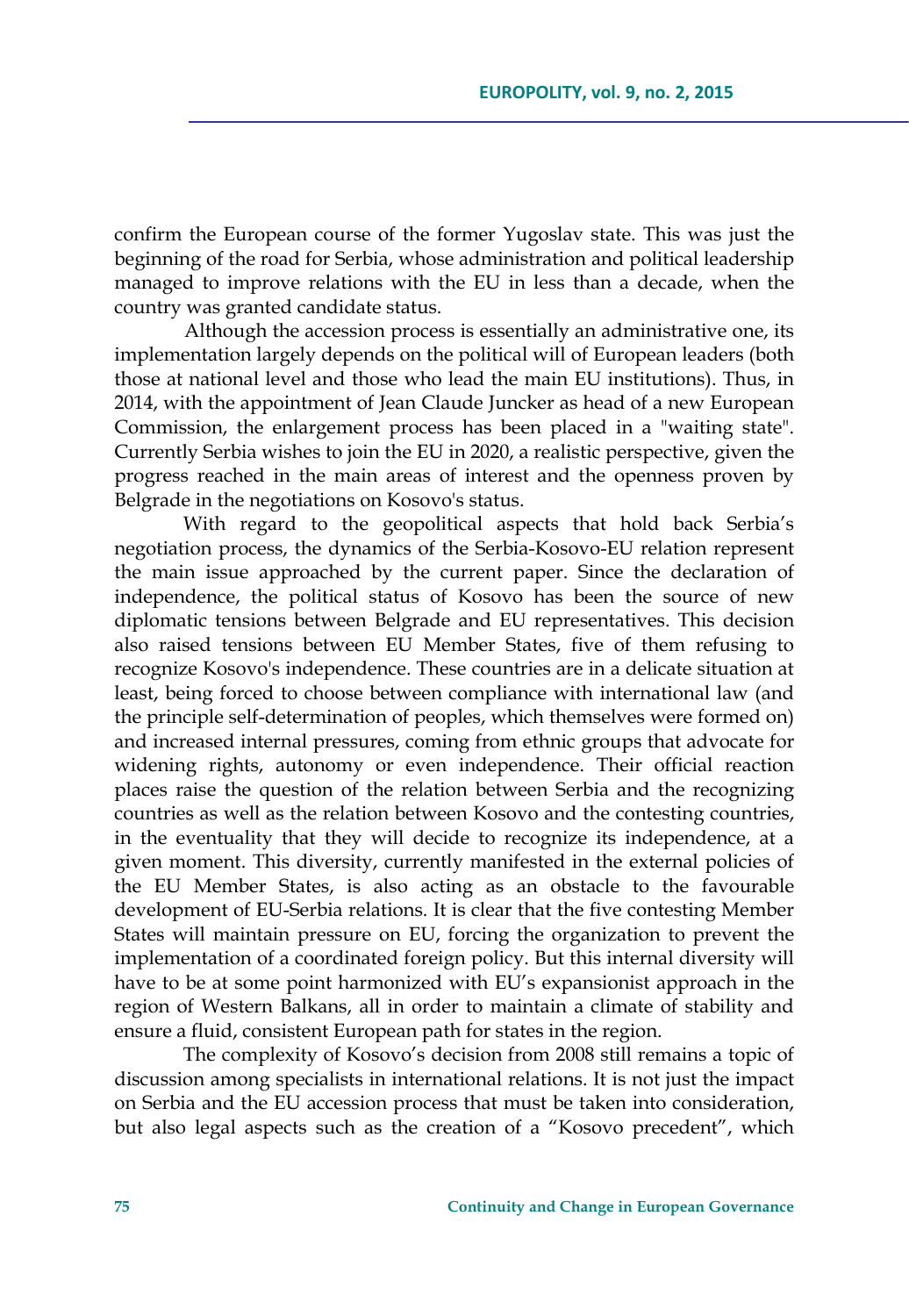could fuel similar decisions in the autonomous provinces of other countries. It's would also why some EU Member States (mainly Spain, Cyprus and Romania) still refuse to recognize its independence. Moreover, the decision of the authorities in Pristina was widely used by Russia in the recent crisis in Ukraine, when the Russian state recognized the independence of Crimea (after a referendum which was largely disputed by the international community). This current situation places Russia in an ambiguous position, the state's representatives refusing to recognize the independence of the Albanian province, but using it as a means of legitimizing the decision taken in 2014 (under pressure) by the Crimean population.

As for the status of Kosovo and the decision of local authorities to start on a separate path from that of Serbia's, the situation is not as unclear as it may seem. Although the process of independence recognition is expected to be a lengthy one, Serbia will be forced at some point to recognize a historical truth: since 2008, Kosovo is independent. When Belgrade will decide to recognize Kosovo's decision and the new state's separate European path, relations between the two countries will witness real improvement. Such a development would force the challengers among EU Member States (and beyond) to accept the status-quo. So perhaps the key question is not "how can five EU members be convinced to accept Kosovo's independence?", but "how can Serbia be convinced that Kosovo's independence will bring a part of the region's much desired peace and stability?" In the event that the five EU challengers will decide to recognize Kosovo, this process will automatically lead to developing a coordinated (and long awaited) position of EU Member States, as well as a relief of diplomatic dialogue (both at EU level and internationally).

#### **REFERENCES**

- Ames Mead, L. 1904. *A Primer of the Peace Movement*, Volume 1, Part 15, American Peace Society.
- Bărbulescu, I.G. 2008. *Procesul Decizional în Uniunea Europeană*. Bucharest: Polirom.
- Bogdani, M. and J. Loughlin. 2007. *Albania and the European Union: The Tumultuous Journey Towards Integration and Accession*, London: I. B. Tauris.
- Bokovoy, M.K., J. Irvine and C. Lilly. 1997. *State-Society Relations in Yugoslavia, 1945- 1992,* New York: Palgrave Macmillan.
- Burg, S.L. and P.S. Shoup. 1999. *The War in Bosnia-Herzegovina: Ethnic Conflict and International Intervention*, New York: M.E. Sharpe.
- Chomsky, N. 2001. A Review of NATO's War over Kosovo, *Z Magazine*, April-May 2001, available at: http://www.chomsky.info/articles/200005--.htm.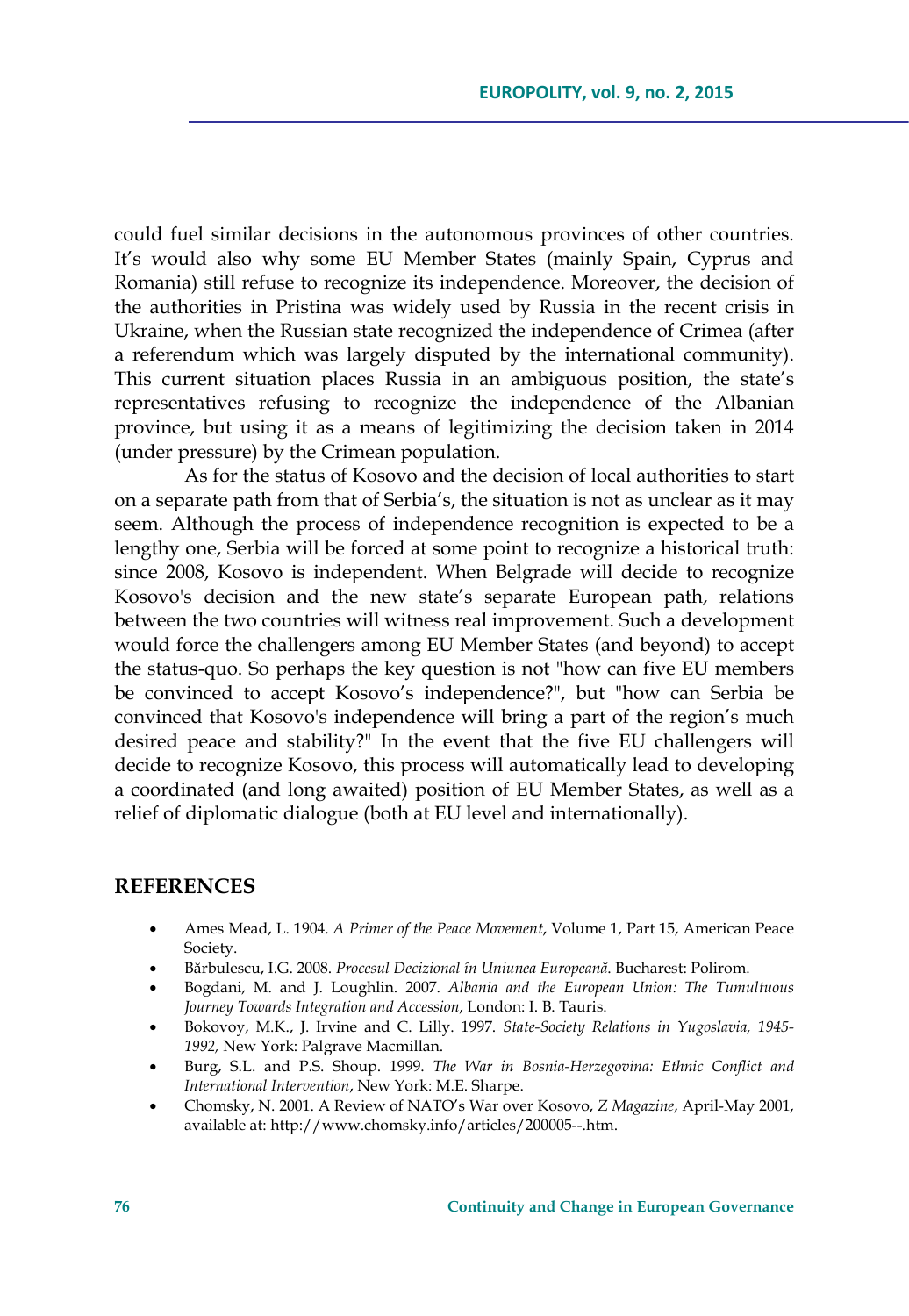- International Crisis Group. 2007. *Kosovo: No Good Alternatives to the Ahtisaari Plan*, Europe Report N°182/2007.
- International Crisis Group. 2007. *Pan-Albanism: How Big A Threat To Balkan Stability?*, Europe Report  $N^{\circ}182/2007$ , available at http://www.crisisgroup.org/~/media/Files/europe/153%20Pan-Albanianism%20How%20Big%20-%20amended.pdf (accessed 30.05.2015).
- Kalemaj, I. 2014. *Albanian-Kosovo relation: Quo Vadis?*, Friedrich Ebert Stiftung, available at: http://library.fes.de/pdf-files/bueros/albanien/11322.pdf.
- Mabry, T.J., J. McGarry, M. Moore and B. O'Leary. 2013. *Divided Nations and European Integration. National and Ethnic Conflict in the 21st Century*, Philadelphia: University of Pennsylvania Press.
- Medjiak, V. 2004. *Twin-track approach towards Serbia-Montenegro. A Recipe for faster EU integration?*, Saint Anthony's College Print.
- Reveron, D.S. and J.S. Murer. 2013. *Flashpoints in the War on Terrorism*, London: Routledge.
- Savich, C. *Greater Bulgaria, Macedonia, and the Holocaust*, available at: http://www.serbianna.com/columns/savich/056.html (accessed 30.05.2015).

#### **Public documents**

- 20 minutos, 2010, España respeta la decision sobre Kosovo, pero no reconocerá su independencia (Spain respects the decision of Kosovo but will not recognize its independence); accessed 30.05.2015 at http://www.20minutos.es/noticia/772875/0/moratinos/independencia/kosovo/.
- Amnesty International, 2009, No justice for the victims of NATO bombings; accessed 30.05.2015 at https://www.amnesty.org/en/latest/news/2009/04/no-justicia-victimasbombardeos-otan-20090423/.
- B92, 2009, Spain, Slovakia reject EP resolution; accessed 30.05.2015 at http://www.b92.net/eng/news/politics-
- article.php?yyyy=2009&mm=02&dd=07&nav\_id=56975. B92.com, 2008, Cyprus doesn't recognize Kosovo independence; accessed 30.05.2015 at
- http://www.b92.net/eng/news/politicsarticle.php?yyyy=2008&mm=03&dd=26&nav\_id=48811.
- B92.com, 2008, Tadić to dissolve parliament on March 13; accessed 30.05.2015 at http://www.b92.net/eng/news/politicsarticle.php?yyyy=2008&mm=03&dd=11&nav\_id=48356.
- B92.com, 2009, China: Kosovo declaration violates intl. law; accessed 30.05.2015 at http://www.b92.net/eng/news/politics-
- article.php?yyyy=2009&mm=12&dd=07&nav\_id=63568. B92.com, 2010, Hronologija: Od kraja bombardovanja do 5. Oktobra (Chronology: From
- the end of the bombing until October 5th); accessed 30.05.2015 at http://www.b92.net/info/petioktobar/dogadjaji.php?nav\_id=462732.
- Balkan Insight, 2012, Serbia PM Pledges Kosovo Solution in 2013; accessed 30.05.2015 at http://www.balkaninsight.com/en/article/solution-for-kosovo-in-2013-dacic-says.
- Balkans.com, 2015, Serbia completes screening of the last chapters in its EU accession talk; accessed 30.05.2015 at http://www.balkans.com/opennews.php?uniquenumber=202229.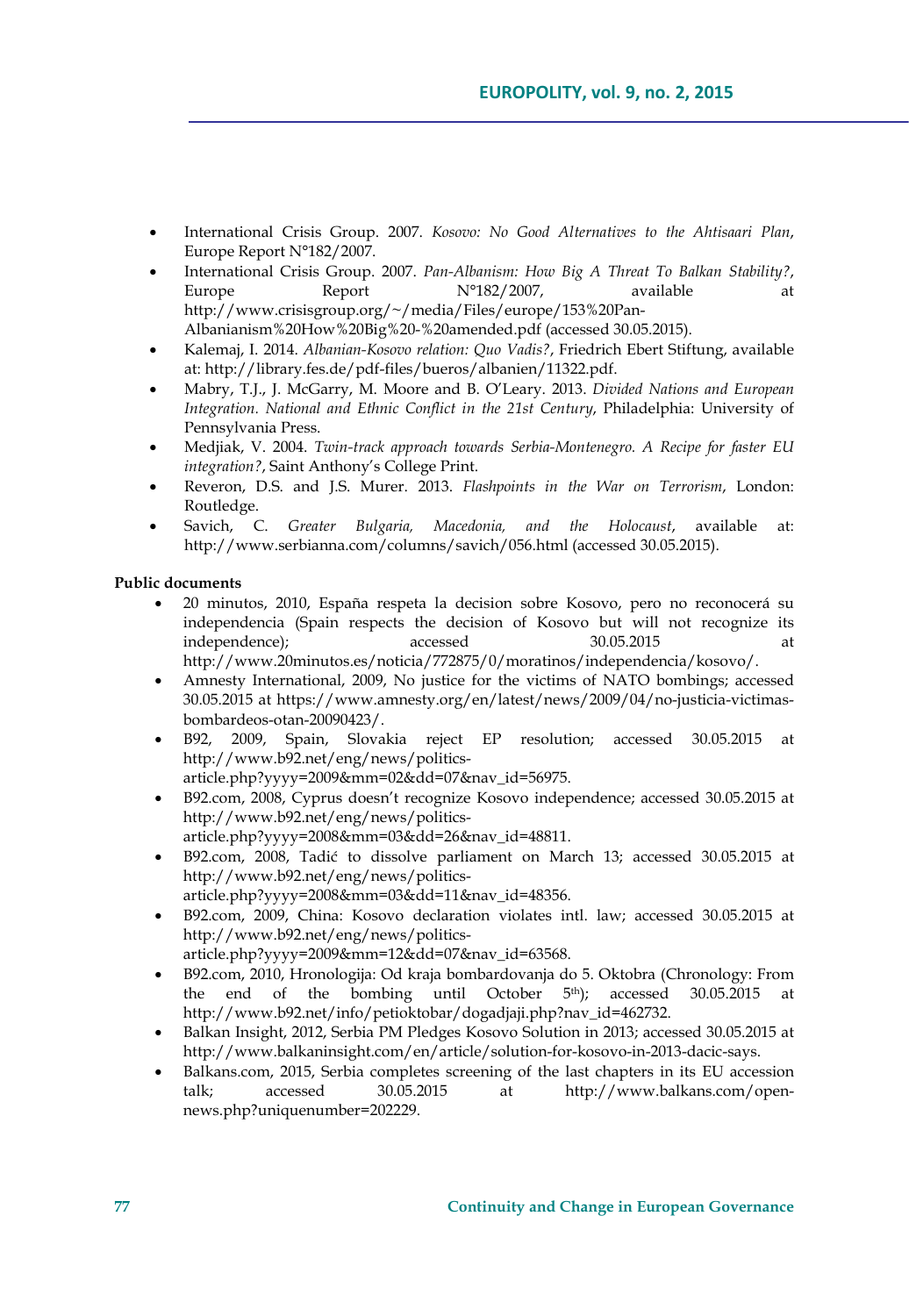- BBC News, 2001, Kosovo assault wasn't genocide; accessed 30.05.2015 at http://news.bbc.co.uk/2/hi/europe/1530781.stm.
- Blic, 2008, Kacin: We have recognized independence; accessed 30.05.2015 at http://english.blic.rs/News/2236/Kacin-We-have-recognized-independence.
- Constitution of the Federal Republic of Yugoslavia, 1992; accessed 30.05.2015 at http://www.worldstatesmen.org/Yugoslav\_Const\_1992.htm.
- Constitution of Ukraine, 1996; accessed 30.05.2015 at http://www.infoukes.com/history/constitution/index-en.html.
- Council of Europe, 2000, Report Submitted by Bosnia and Herzegovina Pursuant to Article 25, Paragraph 1 Of The Framework Convention for The Protection of National Minorities; accessed 30.05.2015 at https://www.coe.int/t/dghl/monitoring /minorities/3\_FCNMdocs/PDF\_1st\_SR\_BiH\_en.pdf.
- Election Guide, 2000, Yugoslavia: Elections for President (2000); accessed 30.05.2015 at http://www.electionguide.org/results.php?ID=949.
- EU Observer, 2008, EU fudges Kosovo independence recognition, accessed 30.05.2015 at http://euobserver.com/foreign/25684.
- EU Observer, 2014, Merkel: Comparing Crimea to Kosovo is 'shameful'; accessed 30.05.2015 at https://euobserver.com/foreign/123454.
- EurActiv, 2014, Serbia grudgingly accepts Juncker's enlargement pause; accessed 30.05.2015 at http://www.euractiv.com/sections/enlargement/serbia-grudginglyaccepts-junckers-enlargement-pause-308481.
- European Commission, 1995, EU Communication 582 / 20.11.1995 on EU Aid Administration and International Aid Coordination; accessed 30.05.2015 at http://aei.pitt.edu/4322/1/4322.pdf.
- European Commission, 2011, Communication from The Commission to The European Parliament and The Council – Commission Opinion On Serbia's Application for Membership of the European Union; accessed 30.05.2015 at http://ec.europa.eu/enlargement/pdf/key\_documents/2011/package/sr\_rapport\_201 1\_en.pdf.
- European Commission, 2012, Communication to the European Parliament and the Council on a feasibility study for a Stabilization and Association Agreement between the EU and Kosovo; accessed 30.05.2015 at http://ec.europa.eu/enlargement/pdf/key\_documents/2012/package/ks\_feasibility\_2 012\_en.pdf.
- European Commission, 2013a, Recommendation for a Council Decision authorizing the opening of negotiations on a Stabilisation and Association Agreement between the European Union and Kosovo"; ccessed 30.05.2015 at
- http://ec.europa.eu/enlargement/pdf/key\_documents/2013/ks\_recommendation\_201 3\_en.pdf.
- European Commission, 2013b, EU starts the Stabilisation and Association Agreement negotiations with Kosovo; accessed 30.05.2015 at http://europa.eu/rapid/pressrelease\_MEMO-13-938\_en.htm.
- European Commission, 2014, European Neighborhood and Enlargement Policy Timeline of Serbia's Accession Process; accessed 30.05.2015 at http://ec.europa.eu/enlargement/countries/detailed-countryinformation/serbia/index\_en.htm.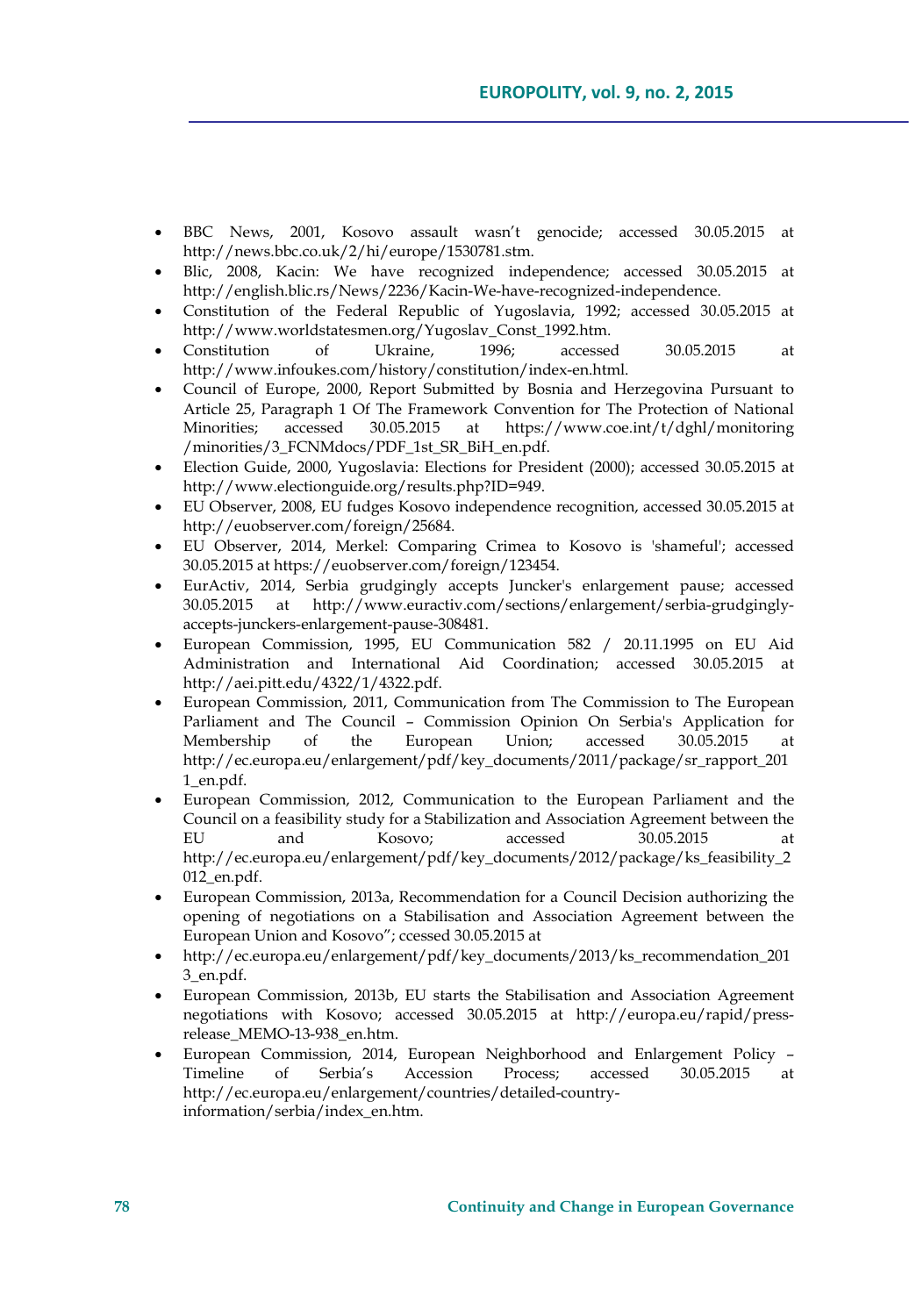- European Commission, 2015a, Key findings of the 2015 report on Serbia; accessed 15.11.2015 at http://europa.eu/rapid/press-release\_MEMO-15-6037\_en.htm.
- European Commission, 2015b, Stabilisation and Association Agreement between the European Union and Kosovo signed; accessed 30.10.2015 at http://europa.eu/rapid/press-release\_IP-15-5928\_en.htm?locale=en.
- European Parliament, 2009, Resolution of the EP P6\_TA(2009)0052 / 05.02.2009 concerning Kosovo and the role of EU; accessed 30.05.2015 at http://www.europarl.europa.eu/sides/getDoc.do?pubRef=- //EP//NONSGML+TA+P6-TA-2009-0052+0+DOC+PDF+V0//EN.
- European Parliament, 2010, Resolution of the EP P7\_TA(2010)0281/ 08.07.2010 concerning Kosovo's integration process; accessed 30.05.2015 at http://www.europarl.europa.eu/sides/getDoc.do?pubRef=- //EP//NONSGML+TA+P7-TA-2010-0281+0+DOC+PDF+V0//EN.
- European Parliament, 2012, Resolution of the EP P7\_TA(2012)0115 / 29.03.2012 concerning Kosovo's integration process; accessed 30.05.2015 at http://www.europarl.europa.eu/sides/getDoc.do?pubRef=- //EP//NONSGML+TA+P7-TA-2012-0115+0+DOC+PDF+V0//EN.
- European Union Rule of Law Mission in Kosovo, 2014, What is EULEX?; accessed 30.05.2015 at http://www.eulex-kosovo.eu/?page=2,16.
- Financial Times, 2008, Russia warns EU over Kosovo recognition; accessed 30.05.2015 at http://www.ft.com/cms/s/0/66cbd170-d51e-11dc-9af1- 0000779fd2ac.html#axzz3PHQVmNUT.
- German Presidency of the EU Council, 2007, EU Presidency Statement on the Kosovo status proposals to be presented today by Martti Ahtisaari in Belgrade and Pristina; accessed 30.05.2015 at http://www.eu2007.de/en/News/CFSP\_Statements/February/0202Kosovo.html.
- Government of Kosovo, 2012, Prime Minister Thaçi: The Feasibility Study confirmed that the state of Kosovo is ready to start official negotiations for a Stabilization and Association Agreement; accessed 30.05.2015 at http://www.kryeministriks.net/?page=2,9,3129.
- Government of Serbia, 2000, Konačni rezultati izbora za predsednika Republike (Final results of the presidential election); accessed 30.05.2015 at http://www.arhiva.srbija.gov.rs/vesti/2000-09/28/21673.html.
- Government of Serbia, 2007, Pregovori o Sporazumu o stabilizaciji mogu biti za vršniza devet meseci (Stabilisation Agreement can be completed in nine months); accessed 30.05.2015 at http://www.srbija.gov.rs/vesti/vest.php?id=31550.
- Government of Serbia, 2014, Chronology of Serbia's EU accession process; accessed 30.05.2015 at http://www.seio.gov.rs/serbia-and-eu/history.60.html.
- Government of Serbia, 2014, Serbia to complete reforms by end of 2019; accessed 13.12.2015 at http://www.srbija.gov.rs/vesti/vest.php?id=113389&change\_lang=en.
- Human Rights Watch, 2001, UNDER ORDERS: War Crimes in Kosovo 4. March-June 1999: An Overview; accessed 30.05.2015 at http://www.hrw.org/reports/2001/kosovo/undword-03.htm.
- InSerbia, 2015, EU-Serbia Negotiations to Begin On December 15, First Chapter: Kosovo; accessed 21.10.2015 at http://inserbia.info/today/2015/11/eu-serbia-negotiations-tobegin-on-december-15-first-chapter-kosovo/.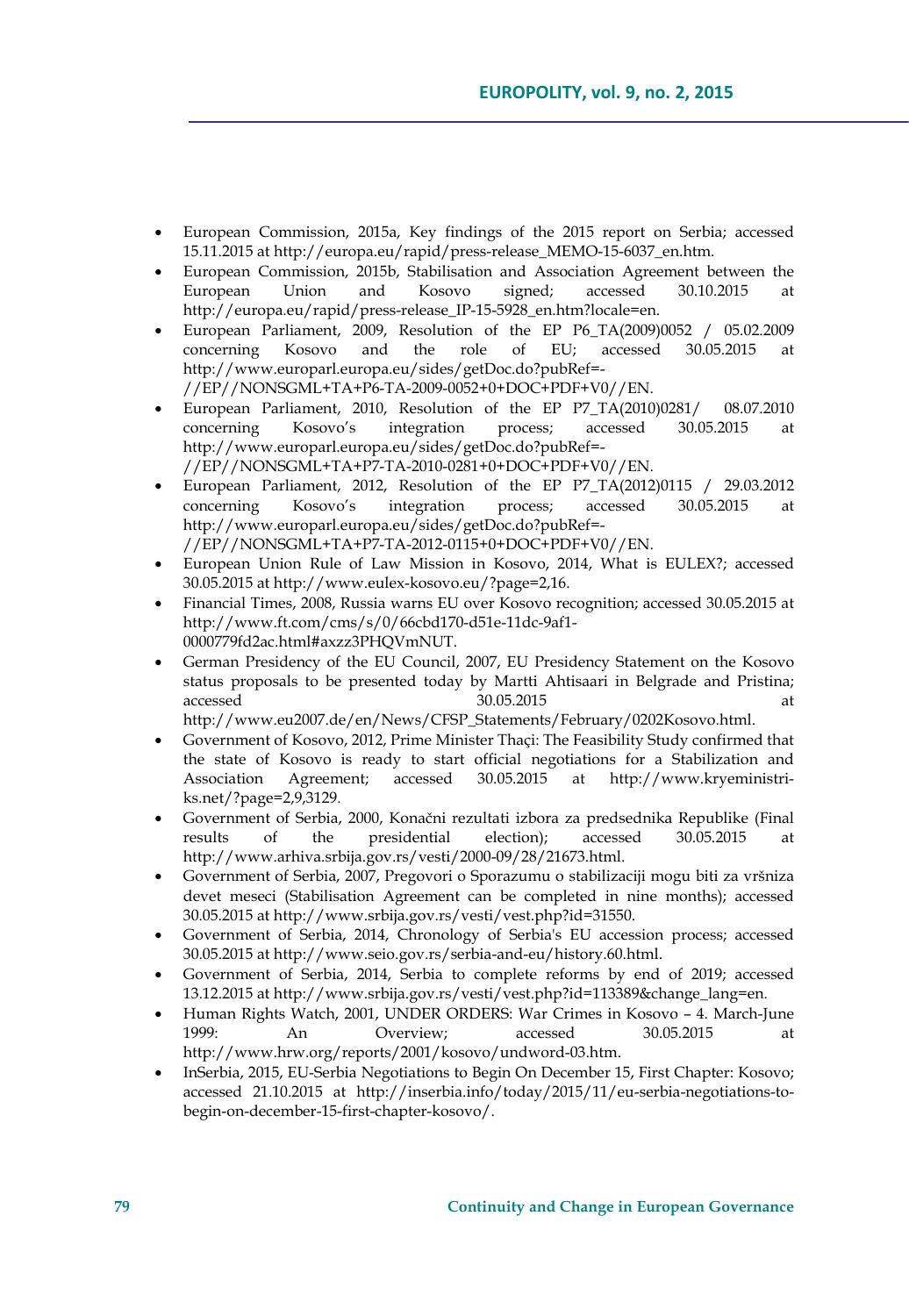- International Criminal Tribunal for the former Yugoslavia, 2010, The Global Costs of Conflict; accessed 30.05.2015 at http://www.icty.org/x/file/About/OTP/War\_Demographics/en/bih\_casualty\_under count\_conf\_paper\_100201.pdf.
- Kosovo Young Europeans Blog, 2010, The Importance of the 2008 Kosovo Declaration of Independence; accessed 30.05.2015 athttp://www.kosovo-young.com/the-importanceof-the-2008-kosovo-declaration-of-independence/.
- Kremlin, 2014, Address by the President of the Russian Federation; accessed 30.05.2015 at http://eng.kremlin.ru/news/6889#sel=31:1,33:109.
- MFA Kosovo, 2014a, Hoxhaj takon Moschopoulos, pajiset me vizën e pare greke valide në zonën Schengen (Hoxhaj meets Moschopoulos to be given first valid Greek visa to the Schengen area); accessed 30.05.2015 at http://www.mfaks.net/?page=1,4,2336&offset=1#.Vg4uCOyqqko.
- MFA Kosovo, 2014b, Remaining "EU five" begin to recognize Kosovo reality on the ground; accessed 30.05.2015 at http://www.mfa-ks.net/?page=2,131,1768.
- MFA Romania, 2014, Alerte de călătorie Kosovo (Travel Alerts Kosovo); accessed 30.05.2015 at http://mae.ro/travel-alerts/2919#836.
- MFA Russia, 2008, Statement by Russia's Ministry of Foreign Affairs on Kosovo (17.02.2008); accessed 30.05.2015 at
- http://archive.mid.ru//bdomp/brp\_4.nsf/e78a48070f128a7b43256999005bcbb3/041c5a f46913d38ac32573f30027b380!OpenDocument.
- MFA Serbia, 2009, Albanian FM Answers Serbia's Protest Note; accessed 30.05.2015 at http://www.mfa.rs/Bilteni/Engleski/b210809\_e.html.
- MFA Serbia, 2014, Information concerning the EU accession process; accessed 30.05.2015 at http://www.mfa.gov.rs/en/images/stories/pdf/Information-concerning-theprocess-of-negotiations-process.doc.
- Nationalia, 2014, Slovak President-elect favours Kosovo recognition; accessed 30.05.2015 at http://www.nationalia.info/en/news/1842.
- NATO, 1999, The Military Technical Agreement between the International Security Force ("KFOR") and the Governments of the Federal Republic of Yugoslavia and the Republic of Serbia (Kumanovo Agreement); accessed 30.05.2015 athttp://www.nato.int/kosovo/docu/a990609a.htm.
- New York Times, 2007, Endgame in Kosovo; accessed 30.05.2015 at http://www.nytimes.com/packages/html/world/20071209\_KOSOVO\_FEATURE/.
- Office of Kosovo's Prime Minister, 2013, First Agreement of Principles Governing the Normalisation of Relations (Brussels Agreement); accessed 30.05.2015 at http://www.kryeministriks.net/repository/docs/FIRST\_AGREEMENT\_OF\_PRINCIPLES\_GOVERNING\_THE\_ NORMALIZATION\_OF\_RELATIONS,\_APRIL\_19,\_2013\_BRUSSELS\_en.pdf.
- Open Democracy, 2014, Crimea and Kosovo the delusions of western military interventionism; accessed 30.05.2015 at https://www.opendemocracy.net/luca-juberti/crimea-and-kosovo-delusions-of-western-military-interventionism-nato-putinannexation-legal.
- Parliament of Kosovo, 2008, Extraordinary Plenary Session of the Assembly on the Solemn Announcement of Kosovo's Independence to Be Held on 17 February 2008; accessed 30.05.2015 at http://www.assemblykosova.org/common/docs/proc/trans\_s\_2008\_02\_17\_al.pdf.